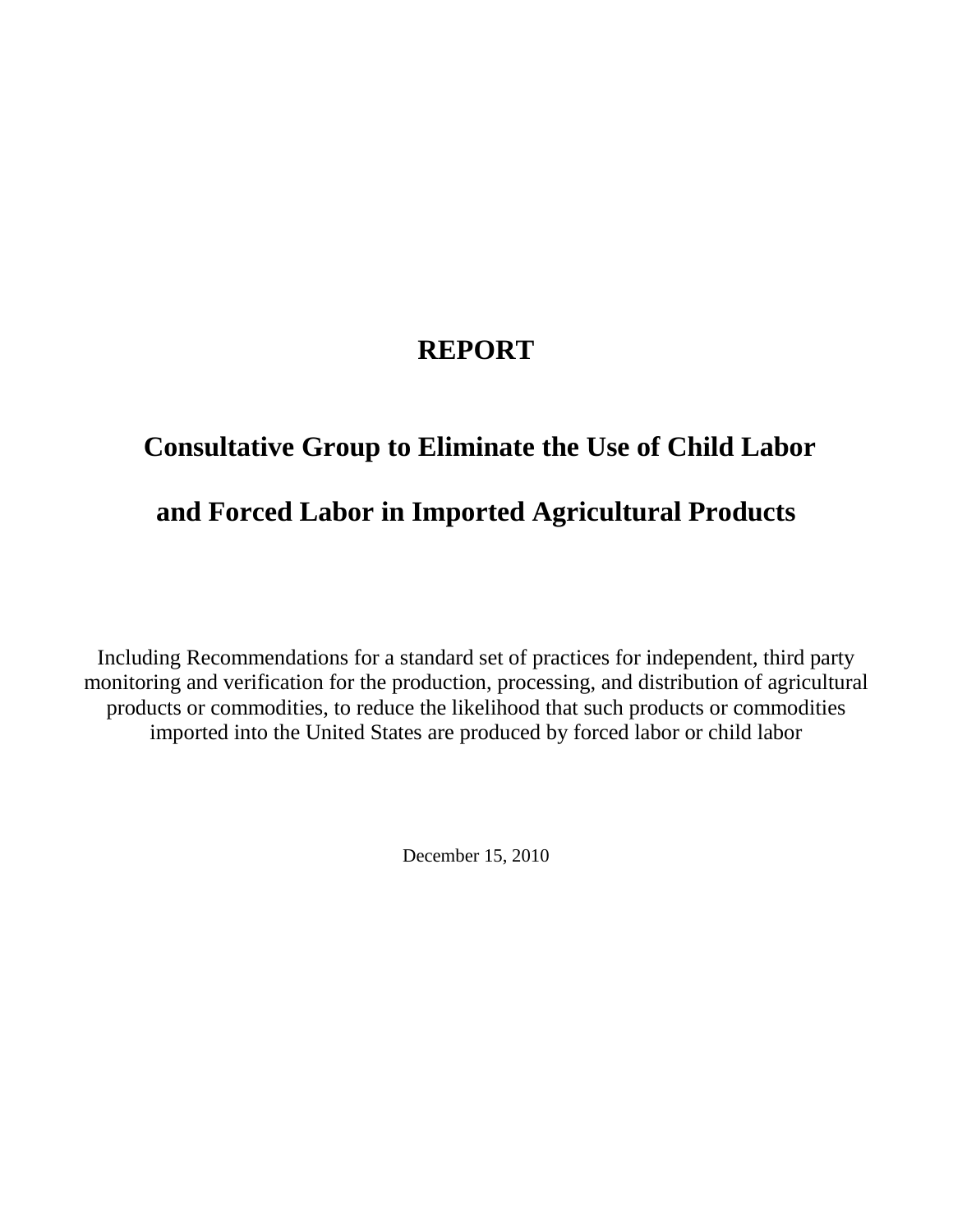## **Table of Contents**

|  | 4.1. Import Data for Agricultural Goods Identified by DOL's TVPRA List of Goods Produced with |  |
|--|-----------------------------------------------------------------------------------------------|--|
|  |                                                                                               |  |
|  |                                                                                               |  |
|  |                                                                                               |  |
|  |                                                                                               |  |
|  |                                                                                               |  |
|  |                                                                                               |  |
|  |                                                                                               |  |
|  |                                                                                               |  |
|  |                                                                                               |  |
|  |                                                                                               |  |
|  | 4.4.2. U.S. Government Programs to Address Child Labor and Forced Labor in the                |  |
|  |                                                                                               |  |
|  |                                                                                               |  |
|  |                                                                                               |  |
|  |                                                                                               |  |
|  |                                                                                               |  |
|  |                                                                                               |  |
|  |                                                                                               |  |
|  |                                                                                               |  |
|  |                                                                                               |  |
|  |                                                                                               |  |
|  |                                                                                               |  |
|  |                                                                                               |  |
|  |                                                                                               |  |
|  |                                                                                               |  |
|  | ANNEX 2: Federal Register notice, "Consultative Group to Eliminate the Use of Child Labor     |  |
|  | and Forced Labor in Imported Agricultural Products - Notice of Public Meeting"  24            |  |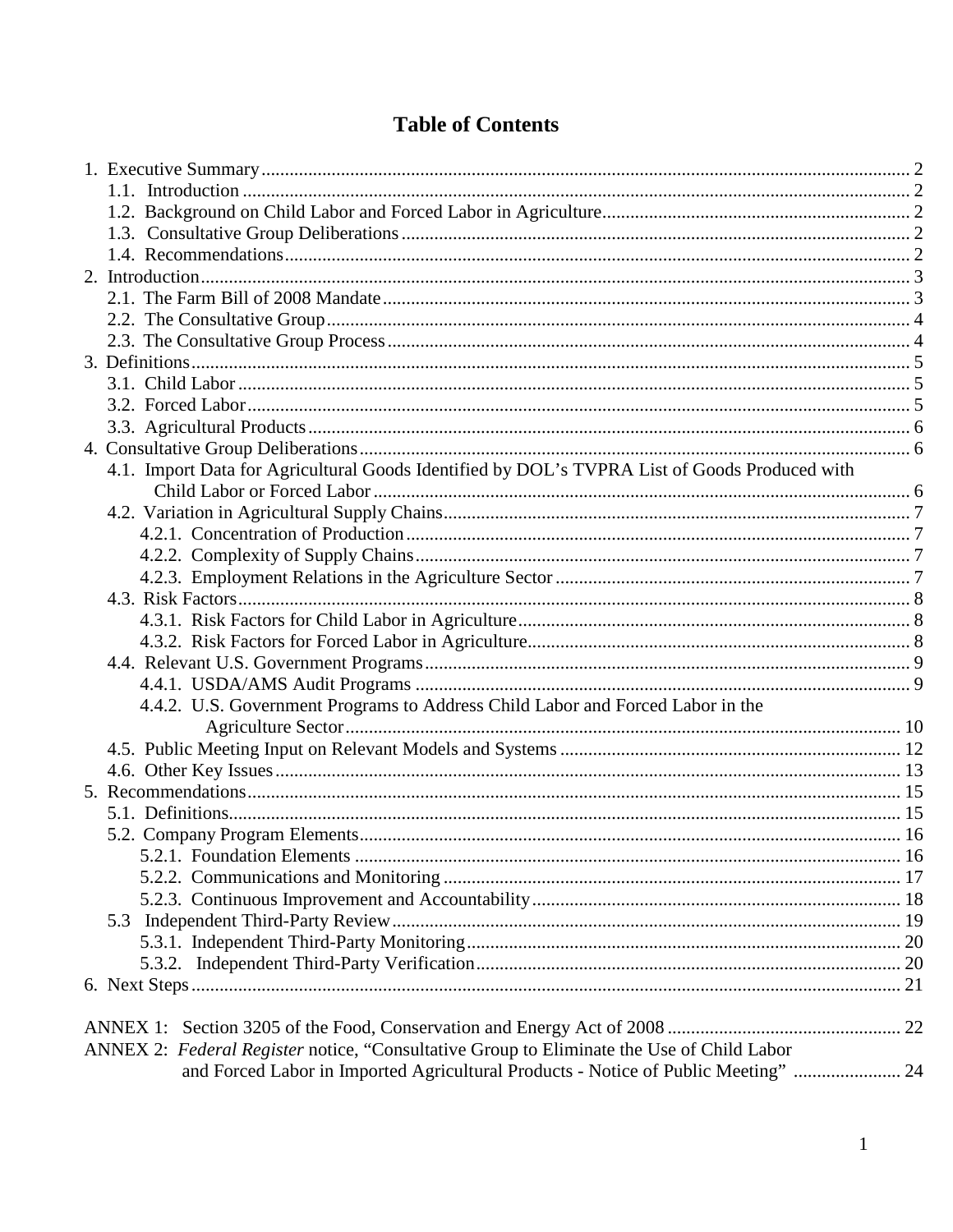#### **1. Executive Summary**

#### 1.1. Introduction

The Consultative Group to Eliminate the Use of Child Labor and Forced Labor in Imported Agricultural Products ("Group") was established by section 3205 of the Food, Conservation, and Energy Act of 2008 (Pub. L. 110–246 or "Farm Bill"). The Group is charged with developing recommendations relating to guidelines for a standard set of practices for independent, third party monitoring and verification for the production, processing, and distribution of agricultural products or commodities, to reduce the likelihood that such products or commodities imported into the United States are produced by forced labor or child labor. Within one year following receipt of these recommendations, the Farm Bill mandates that the Secretary of Agriculture release guidelines (Guidelines) for a standard set of practices.

#### 1.2. Background on Child Labor and Forced Labor in Agriculture

The Farm Bill defines child labor as the internationally-recognized "worst forms of child labor," which include child slavery or practices similar to slavery; commercial sexual exploitation of children; the use of children in illicit activities; and work which is harmful to children's health, safety or morals. The Farm Bill defines forced labor as work or service exacted from any individual under menace of any penalty, and which is not offered voluntarily or is performed as a result of coercion, debt bondage, involuntary servitude, or by a person in a severe form of trafficking in persons.

1.3. Consultative Group Deliberations

Through the course of its meetings, the Group discussed a number of issues that would have bearing on its final recommendations. In order to get an indication of the range of imported agricultural products possibly produced with child labor or forced labor, the Group examined U.S. import statistics for agricultural products included in the Department of Labor's 2009 report, *List of Goods Produced by Child Labor or Forced Labor* ("List"). An examination of U.S. import statistics (official U.S. Census data) for products and countries included in the List showed that the top imported products where some forced or child labor had been found were sugar, coffee, tomatoes, palm oil, cocoa, melons, cucumbers and bananas. However, the information in the report is not precise enough to allow us to estimate the share of those imports actually produced with child labor or forced labor. The Group also discussed the various dimensions on which agricultural production varies globally, including concentration of production, complexity of supply chains, and employment relationships. Given these widely varying situations, the Group agreed to structure recommendations that can be adapted to individual company and industry situations. The Group also discussed relevant monitoring and verification programs and models from both the public sector and private sector, and held a public meeting to gather input from interested parties.

#### 1.4. Recommendations

In order to meet the Farm Bill objective to reduce the likelihood that imported agricultural products are produced with the use of child labor or forced labor, the Group recommends a set of program elements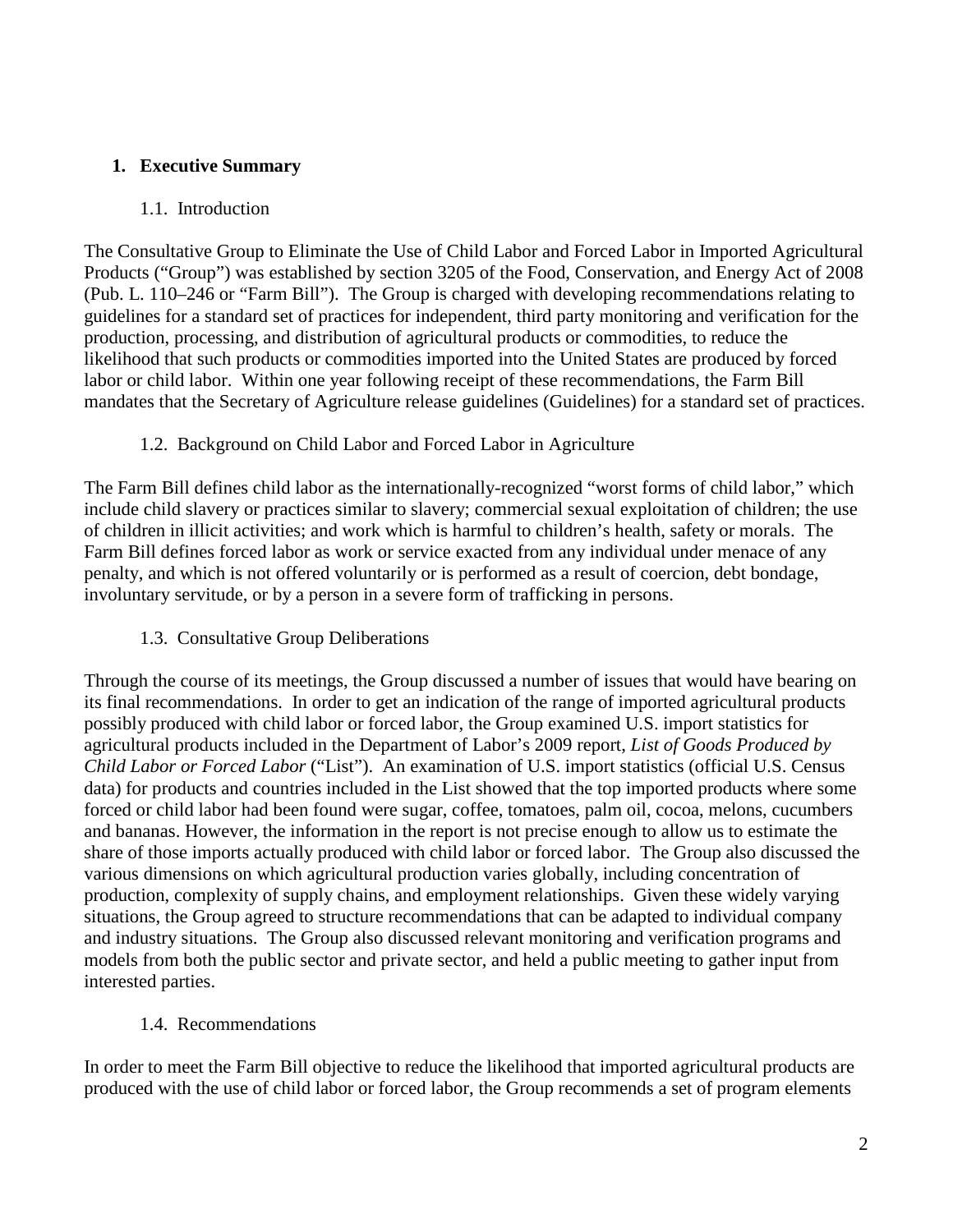for inclusion in the voluntary company guidelines to be issued by the Secretary of Agriculture. These program elements are grouped into the broad categories of Foundation Elements, Communications and Monitoring, and Continuous Improvement and Accountability. Specific recommendations for companies implementing the Guidelines include:

- Setting standards on child labor and forced labor that meet or exceed relevant International Labor Organization standards or national law, whichever is more stringent;
- Mapping supply chains, beginning with the producers of each agricultural product or commodity, and identifying areas of child labor/forced labor risk along these chains;
- Communicating the company's standards, rights, expectations, monitoring and verification programs, remediation policies, and complaint process to suppliers (managers, supervisors, staff) throughout its supply chain as appropriate, including to workers, unions, producers, civil society groups and other relevant stakeholders;
- Ensuring that a safe and accessible channel is available to workers and other stakeholders to lodge complaints, including through independent monitors or verifiers.
- Monitoring of company supply chains through periodic auditing by competent and qualified auditors, with a special emphasis on identified areas of risk;
- Developing and implementing a remediation policy/plan that addresses remediation for individual victims as well as remediation of company and/or suppliers' systems and processes;
- Periodically conducting internal reviews to check the company's results against its own program goals; and
- Making available to the public information on the company's monitoring program and its process to remediate/improve performance.

In addition, the Group recommends that companies adopting the Guidelines should seek independent, third- party review as outlined in Section 5.3.

#### **2. Introduction**

#### 2.1. The Farm Bill of 2008 Mandate

The Consultative Group to Eliminate the Use of Child Labor and Forced Labor in Imported Agricultural Products ("Group") was established by section 3205 of the Food, Conservation, and Energy Act of 2008 (Pub. L. 110–246 or "Farm Bill"). The text of section 3205 is attached as Annex 1 to this report.

The Group is charged with developing recommendations relating to a standard set of practices for independent, third party monitoring and verification for the production, processing, and distribution of agricultural products or commodities to reduce the likelihood that agricultural products or commodities imported into the United States are produced with the use of forced labor or child labor. Within one year following receipt of these recommendations, the Secretary of Agriculture is mandated to release guidelines for a voluntary initiative to enable entities to address issues raised by the Trafficking Victims Protection Act of 2000 (22 U.S.C. 7101 et seq.). This mandate complements activities mandated to the Department of Labor (DOL) in the 2005 Trafficking Victims Protection Reauthorization Act (22 U.S.C. 7103(b)(1)) ("TVPRA"), including creation of a standard set of practices to reduce child and forced labor in the production of goods, and consultation with other agencies of the U.S. Government to reduce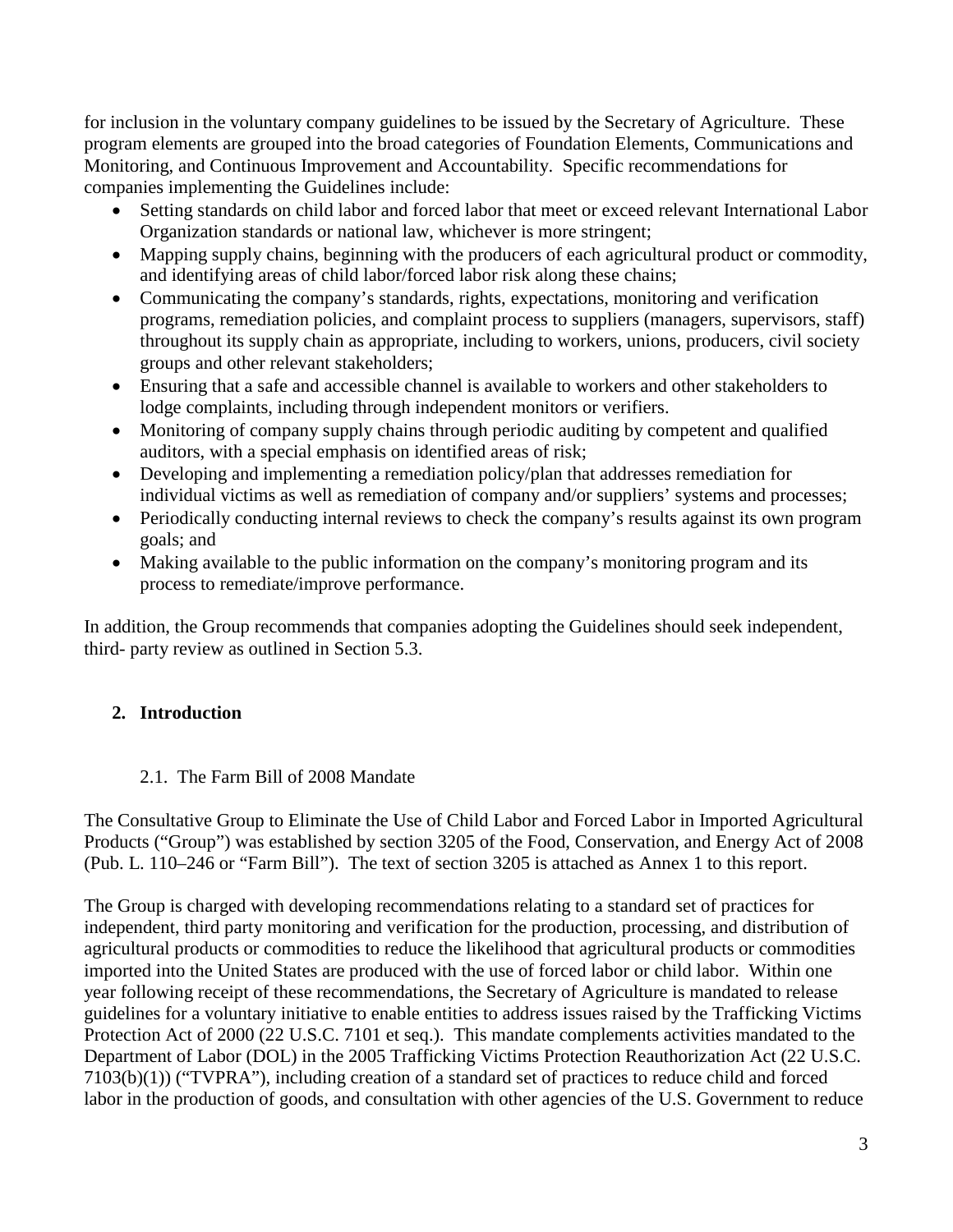forced and child labor internationally and ensure that products made by such labor are not imported into the United States.

#### 2.2. The Consultative Group

Secretary of Agriculture Thomas J. Vilsack named the members of the Group on September 23, 2009. As required under section 3205(d) of the Farm Bill, the Group is composed of a total of 13 members, including two officials from USDA; the Department of Labor's Deputy Undersecretary for International Affairs; and one representative from the Department of State. Non-government members include three individuals representing agriculture-related enterprises; two individuals representing institutions of higher learning and research institutions; one individual representing an organization that provides independent, third-party certification services for labor standards, and three individuals representing charitable organizations with expertise on the issues of international child labor and forced labor. The members of the Group and their affiliations are listed below:

- 1. Darci Vetter (Chairperson), Deputy Under Secretary, Farm and Foreign Agricultural Services, U.S. Department of Agriculture
- 2. Ann Wright, Deputy Under Secretary, Marketing and Regulatory Programs, U.S. Department of Agriculture
- 3. Sandra Polaski, Deputy Undersecretary for International Affairs, U.S. Department of Labor
- 4. Michael Posner, Assistant Secretary of State for Democracy, Human Rights and Labor, Department of State
- 5. Bama Athreya, Executive Director, International Labor Rights Forum
- 6. Eric Edmonds, Associate Professor of Economics, Dartmouth College
- 7. Kimberly Elliott, Senior Fellow, Center for Global Development, Visiting Fellow, Peterson Institute
- 8. Bill Guyton, President, World Cocoa Foundation
- 9. Rachelle Jackson, Director, Research and Development, STR Responsible Sourcing
- 10. Dennis Macray, Senior Sustainability Advisor, Theo Chocolate Company
- 11. Edward Potter, Director, Global Workplace Rights, Coca-Cola Company
- 12. Margaret Roggensack, Senior Advisor for Business and Human Rights, Human Rights First
- 13. Auret Van Heerden, President and CEO, Fair Labor Association

#### 2.3. The Consultative Group Process

The Group held its first meeting on November 16, 2009. It then met monthly from January through May of 2010 to hear presentations about various monitoring, verification and certification models and to discuss how to interpret and implement the Group's mandate. A public meeting was held on March 29, 2010 to provide an opportunity for public input. See section 4.5. for more information about the public meeting.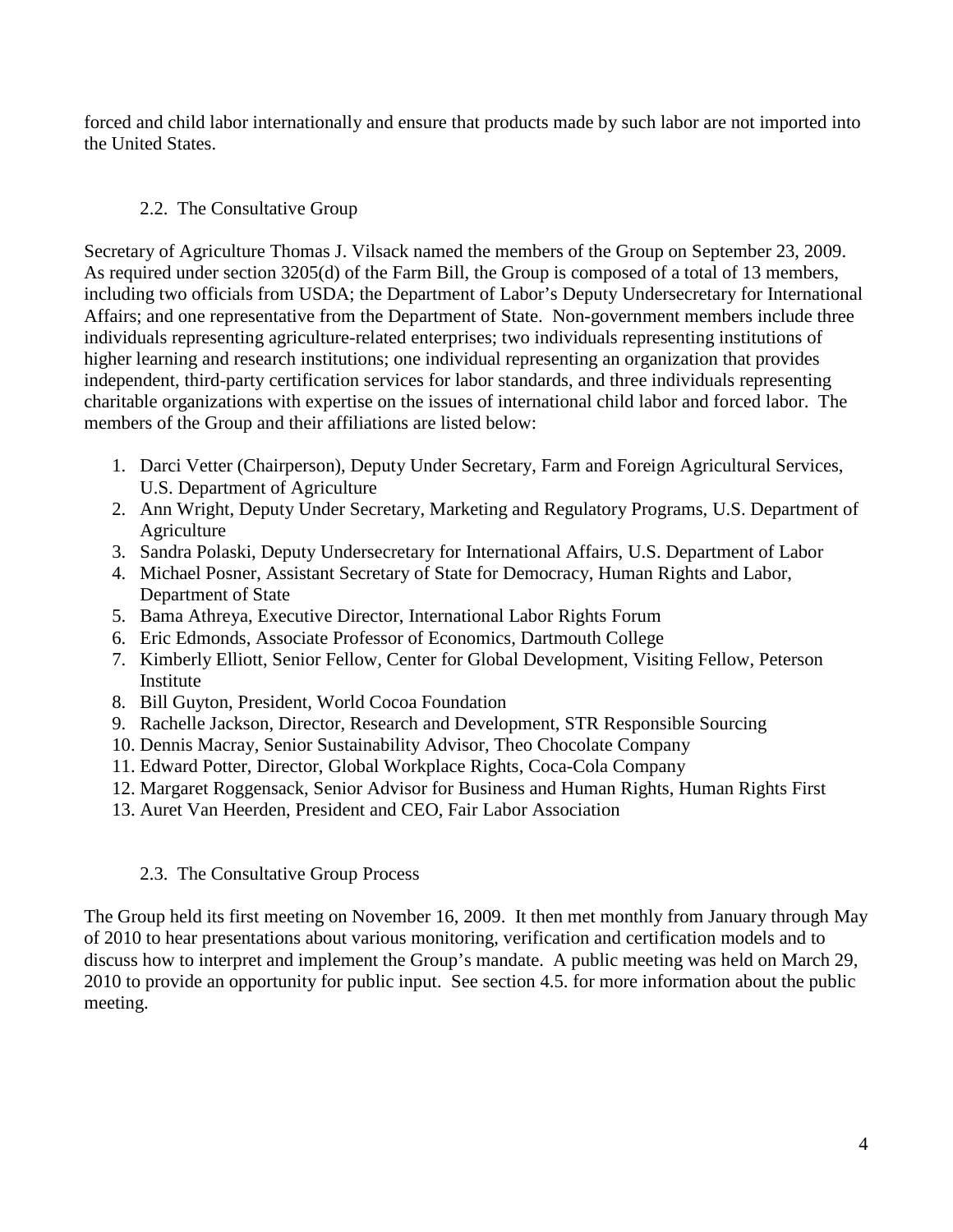#### **3. Definitions**

#### 3.1. Child Labor

Child labor is defined in the Farm Bill as "the worst forms of child labor as defined in International Labor [Organization] Convention 182, the Convention Concerning the Prohibition and Immediate Action for the Elimination of the Worst Forms of Child Labor, done at Geneva on June 17, 1999." This definition is also codified in U.S. Law in the Trade and Development Act, (19 USC 2467(6)).

According to International Labor Organization (ILO) Convention 182, the worst forms of child labor are comprised of: "a) all forms of slavery or practices similar to slavery, such as the sale and trafficking of children, debt bondage and serfdom and forced or compulsory labor, including forced or compulsory recruitment of children for use in armed conflict; b) the use, procuring or offering of a child for prostitution, for the production of pornography or for pornographic performances; c) the use, procuring or offering of a child for illicit activities, in particular for the production and trafficking of drugs as defined in the relevant international treaties; and d) work which, by its nature or the circumstances in which it is carried out, is likely to harm the health, safety or morals of children."

ILO Recommendation 190 on Convention 182 provides guidance as to the conditions that should be considered when determining types of work that are referred to in Article 3(d) of ILO Convention 182 (commonly known as "hazardous work"):

- Work which exposes children to physical, psychological, or sexual abuse;
- Work underground, under water, at dangerous heights or in confined spaces;
- Work with dangerous machinery, equipment and tools, or which involves the manual handling or transport of heavy loads;
- Work in an unhealthy environment which may, for example, expose children to hazardous substances, agents or processes, or to temperatures, noise levels, or vibrations damaging to their health;
- Work under particularly difficult conditions such as work for long hours or during the night or work where the child is unreasonably confined to the premises of the employer.

#### 3.2. Forced Labor

Section 3205 of the Farm Bill defines forced labor as "all work or service (A) that is exacted from any individual under menace of any penalty for nonperformance of the work or service, and for which the work or service is not offered voluntarily; or the work or service is performed as a result of coercion, debt bondage, or involuntary servitude (as those terms are defined in section 103 of the Trafficking Victims Protection Act of 2000 (22 U.S.C. 7102); and (B) by 1 or more individuals who, at the time of performing the work or service, were being subjected to a severe form of trafficking in persons (as that term is defined in that section)." This definition is derived from ILO Convention 29 (Forced Labor).

For ease of use, the above referenced definitions are included here. The term ''coercion'' means threats of serious harm to or physical restraint against any person; any scheme, plan, or pattern intended to cause a person to believe that failure to perform an act would result in serious harm to or physical restraint against any person; or the abuse or threatened abuse of the legal process. The term ''debt bondage'' means the status or condition of a debtor arising from a pledge by the debtor of his or her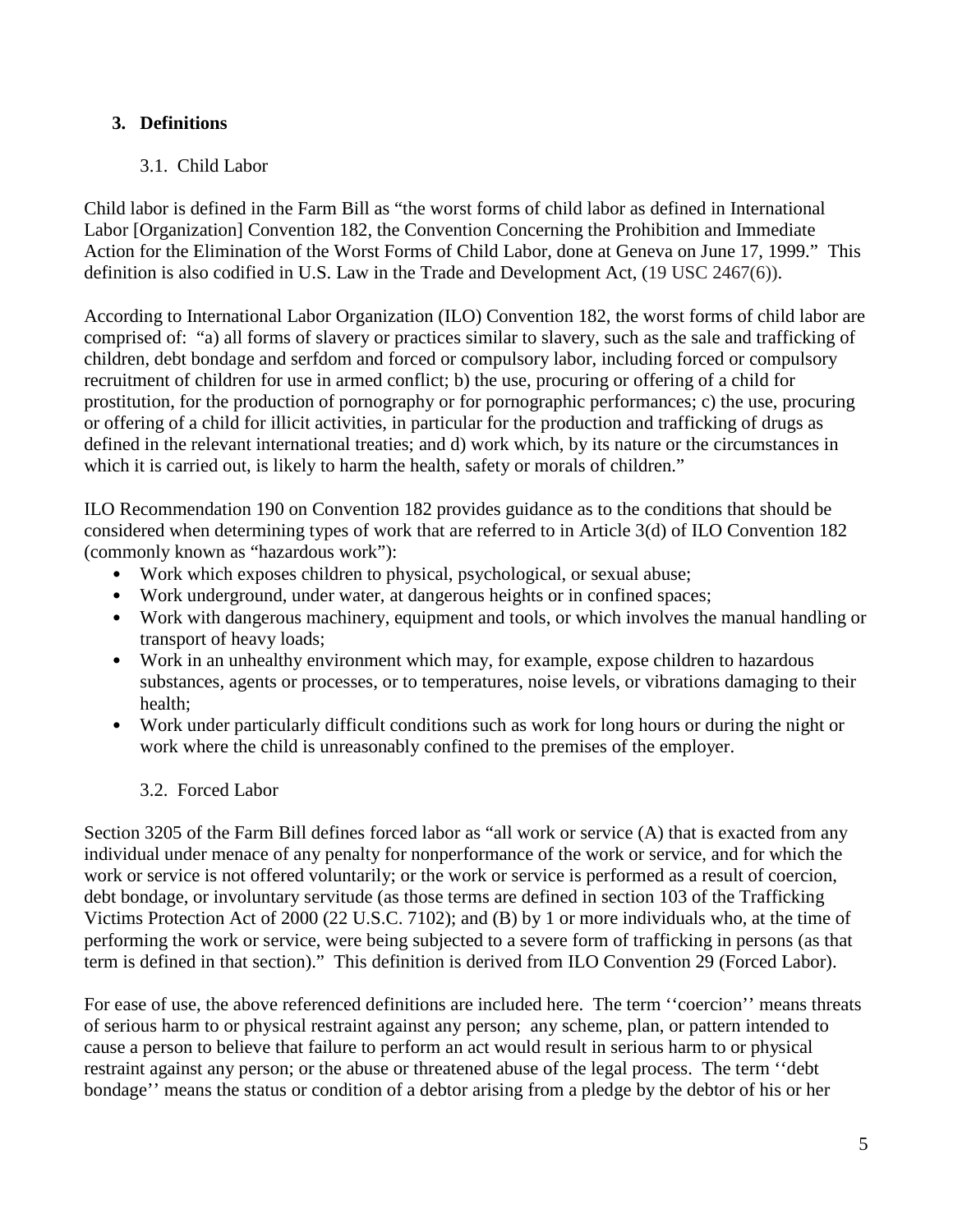personal services or of those of a person under his or her control as a security for debt, if the value of those services as reasonably assessed is not applied toward the liquidation of the debt or the length and nature of those services are not respectively limited and defined. The term ''involuntary servitude'' includes a condition of servitude induced by means of any scheme, plan, or pattern intended to cause a person to believe that, if the person did not enter into or continue in such condition, that person or another person would suffer serious harm or physical restraint. The term "severe forms of trafficking in persons" means sex trafficking in which a commercial sex act is induced by force, fraud, or coercion, or in which the person induced to perform such act has not attained 18 years of age; or the recruitment, harboring, transportation, provision, or obtaining of a person for labor or services, through the use of force, fraud, or coercion for the purpose of subjection to involuntary servitude, peonage, debt bondage, or slavery.

#### 3.3. Agricultural Products

For the purposes of the Group, the World Trade Organization definition of agricultural products will be used. This includes goods in chapters 1-24 of the Harmonized System, other than fish, as well as a few additional products outside of those chapters , including raw cotton, raw wool, hides, skins, proteins and essential oils.

#### **4. Consultative Group Deliberations**

Through the course of its meetings, the Group discussed a number of issues that would have bearing on its final recommendations, including the various ways in which agricultural production varies globally, and the lessons that can be drawn from existing monitoring and verification systems in agriculture and other sectors.

4.1. Import Data for Agricultural Goods Identified by DOL's TVPRA List of Goods Produced with Child Labor or Forced Labor

In order to get an indication of the range of imported agricultural products potentially produced with child labor or forced labor the Group examined U.S. import statistics for agricultural products included in DOL's 2009 report, *The Department of Labor's List of Goods Produced by Child Labor or Forced Labor* ("List"). To prepare the List, which is mandated under the TVPRA, DOL collected data from U.S. embassies, foreign governments, international and nongovernmental organizations, technical assistance and field research projects, academic research and the media. The List names 122 goods from 58 countries that DOL has reason to believe may be produced by child labor, forced labor, or both, in violation of international standards. Of the 122 goods identified, 60 are agricultural products. USDA reviewed U.S. import statistics (official U.S. Census data) for these products from countries included in the List by both value and quantity. The top imported products were sugar, coffee, tomatoes, palm oil, cocoa, melons, cucumbers and bananas.

This data is only indicative of the range of agricultural imports produced with child labor or forced labor. There are a number of data limitations which preclude use of this data for any strict monitoring purpose. Most importantly, the data is limited both because the List is not exhaustive in terms of country coverage and because trade data does not distinguish between production within a country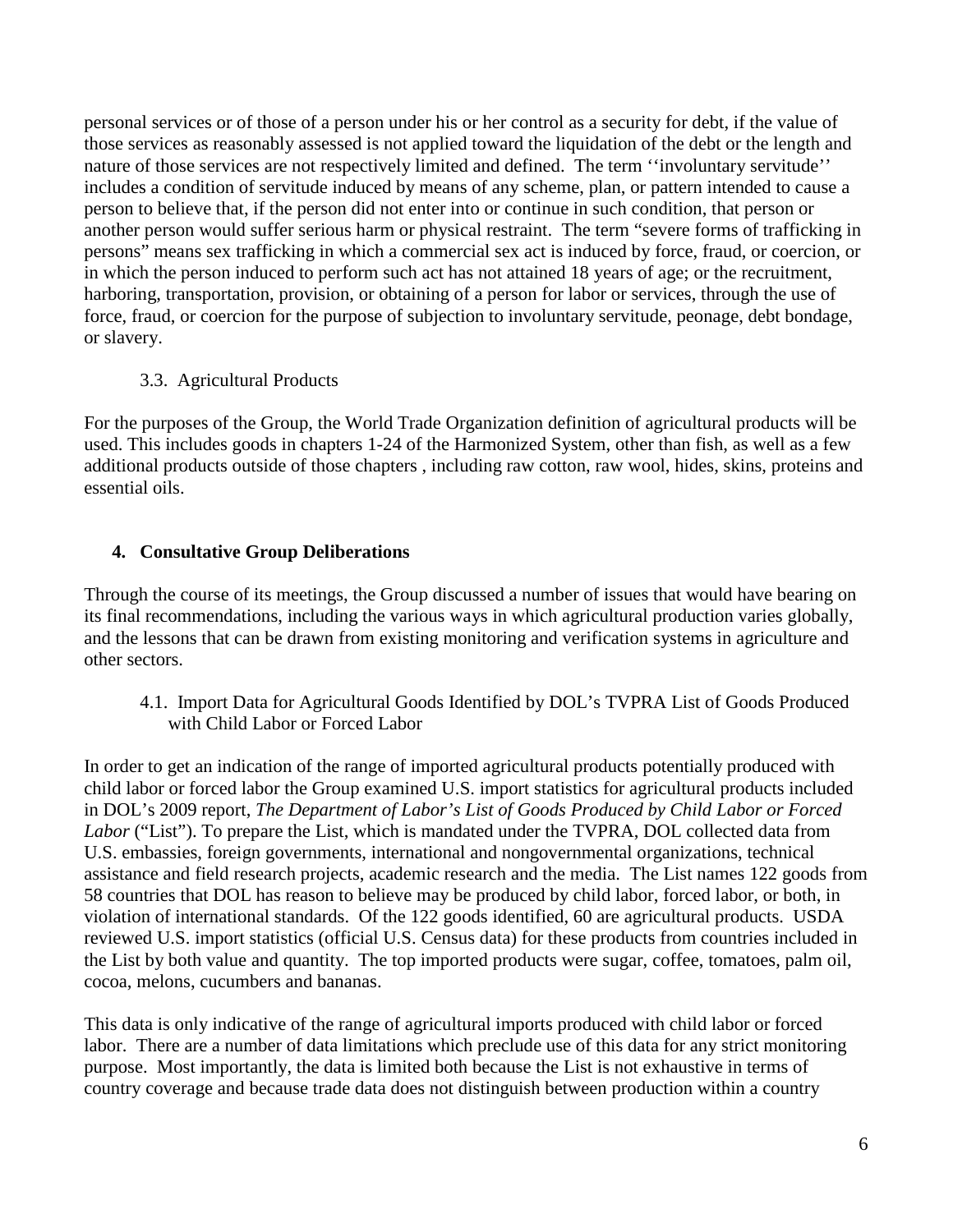where child labor or forced labor is used and where it is not used. Furthermore, the DOL report does not provide specific data on the extent of child labor or forced labor for the products and countries cited. In addition, the basis for the product definitions in the List is different from the import data. Products on the List are based on observations of production systems, usually at the farm/plantation level, while import statistics are based on traded products using U.S. tariff schedule categories. For example, the List includes sugarcane produced by child labor and/or forced labor in various countries. However, sugarcane is not a traded product, so imports of raw and refined sugar were used to measure trade. Further processed products such as sugar confectionery, which may also contain sugar from the same cane fields, were not included in the import data.

## 4.2. Variation in Agricultural Supply Chains

A Subgroup consisting of several Group members was formed to discuss, among other topics, variation in agricultural supply chains across different commodities. The Subgroup identified key variables for different types of commodities in order to have an illustrative sample of the complexities that exist across the agricultural sector. The Group as a whole then discussed this sample, and the various dimensions on which agricultural production varies globally.

## 4.2.1. Concentration of Production

Agricultural production systems vary widely from commodity to commodity and, for the same commodity, from country to country. Production can be highly concentrated, either in terms of number of operations or in terms of geographic location or it can be highly dispersed. For example, cut flowers are produced on about 500 farms in Ecuador, which are concentrated in two provinces in the mountains near the capital and its airport. The labor force involved is estimated to be about 50,000 workers. In contrast, tobacco in Malawi is grown on more than 20,000 estates as well as on many small farms spread throughout the country with a labor force approaching 2,000,000 workers. Additionally, production units can range from large plantations with significant numbers of wage laborers to small farms employing mainly family members.

## 4.2.2. Complexity of Supply Chains

Supply chains for agricultural products also vary considerably. Some chains are very short with growers selling directly to retail outlets in the United States or, more commonly, to U.S. distributors. Other chains have many intermediate aggregators and processors between growers and U.S. purchasers. This is especially the case for more highly processed foods which may be made from several intermediate ingredients, many of which are already processed when imported. In addition, ownership patterns span a wide range with U.S. importers owning plantations in some cases, while in other cases they simply buy commodities at market places far removed from actual growers.

#### 4.2.3. Employment Relations in the Agriculture Sector

Just as agricultural production varies from subsistence farms operating in the informal sector to semicommercial farms to large commercial plantations, employment relationships range from family labor to long-standing permanent workforces. Some small producers hire workers on a seasonal or casual, even daily basis; some pool together to exchange labor; some form relationships with worker cooperatives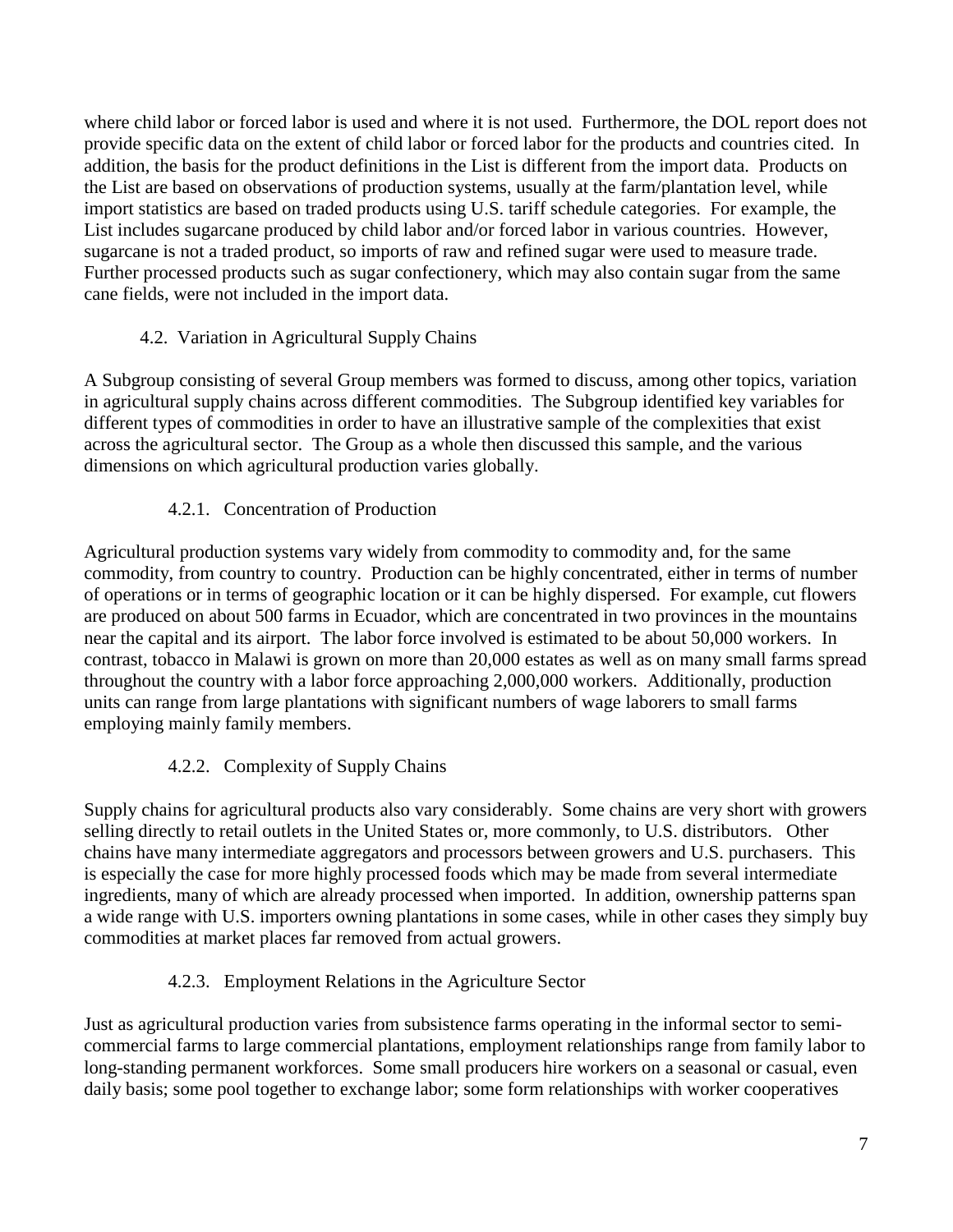which may have worker protections in place. On larger farms or plantations there may be a representative union with a collective bargaining agreement or the ability to negotiate with management. In some countries, a union may represent workers in an entire agricultural industry, such as bananas, or there may exist a framework agreement for the sector covering both small-scale producers and workers in more formal settings. Yet another type of employment relationship is contract farming in which a multinational contracts directly with small-scale local farmers.

Among the most vulnerable agricultural workers are migrants, who are often in casual employment relationships with few protections, compounded by language and/or cultural barriers. In some countries, foreign workers are not given the same legal protections as citizens; for instance, some countries prohibit foreign workers from joining unions. In addition, despite land and social reform efforts, traditional social stratification systems still exist in some parts of the world that can lead to forced labor and other exploitive situations in rural agricultural areas.

#### 4.3. Risk Factors

#### 4.3.1. Risk Factors for Child Labor in Agriculture

According to the ILO, approximately 215 million children age 5 -17 years were in child labor in 2008, of which approximately 115 million were in hazardous work. (It is important to note that neither of these figures reflects the number of children in all worst forms of child labor as defined by ILO Convention 182; the ILO does not provide estimates of children in the worst forms.) Of the 215 million children in child labor, approximately 60 percent were working in the agricultural sector. Children work in a variety of farm settings, including family farms, medium-scale enterprises, and large commercial plantations.

The reasons children enter the labor force include both supply factors and agricultural industry demand for cheap, unskilled labor. The majority of the world's poor reside in rural areas and the poverty of agricultural households is the most salient source of pressure leading to the supply of child labor. Research has documented that production processes that require the use of abundant unskilled labor can also create demand for child labor. During months that require concentrated work, such as planting and harvesting seasons, shortages in adult labor can increase the demand for child labor.

These fundamental supply and demand factors are often reinforced by factors such as a lack of adequate access to education, inadequate employment potential for those who do receive education, exclusionary social attitudes based on caste or ethnicity, and cultural attitudes about work and education.

#### 4.3.2. Risk Factors for Forced Labor in Agriculture

The number of forced laborers in agriculture has not been quantified on a global level, but due to a broad range of factors it is generally understood that agriculture is a high-risk sector for this type of exploitation. The ILO estimates that a minimum of 12.3 million people were trapped in forced labor in 2005, the most recent year for which such an estimate is available. This includes forced commercial sexual exploitation as well as forced labor in household domestic work and in manufacturing and agricultural settings.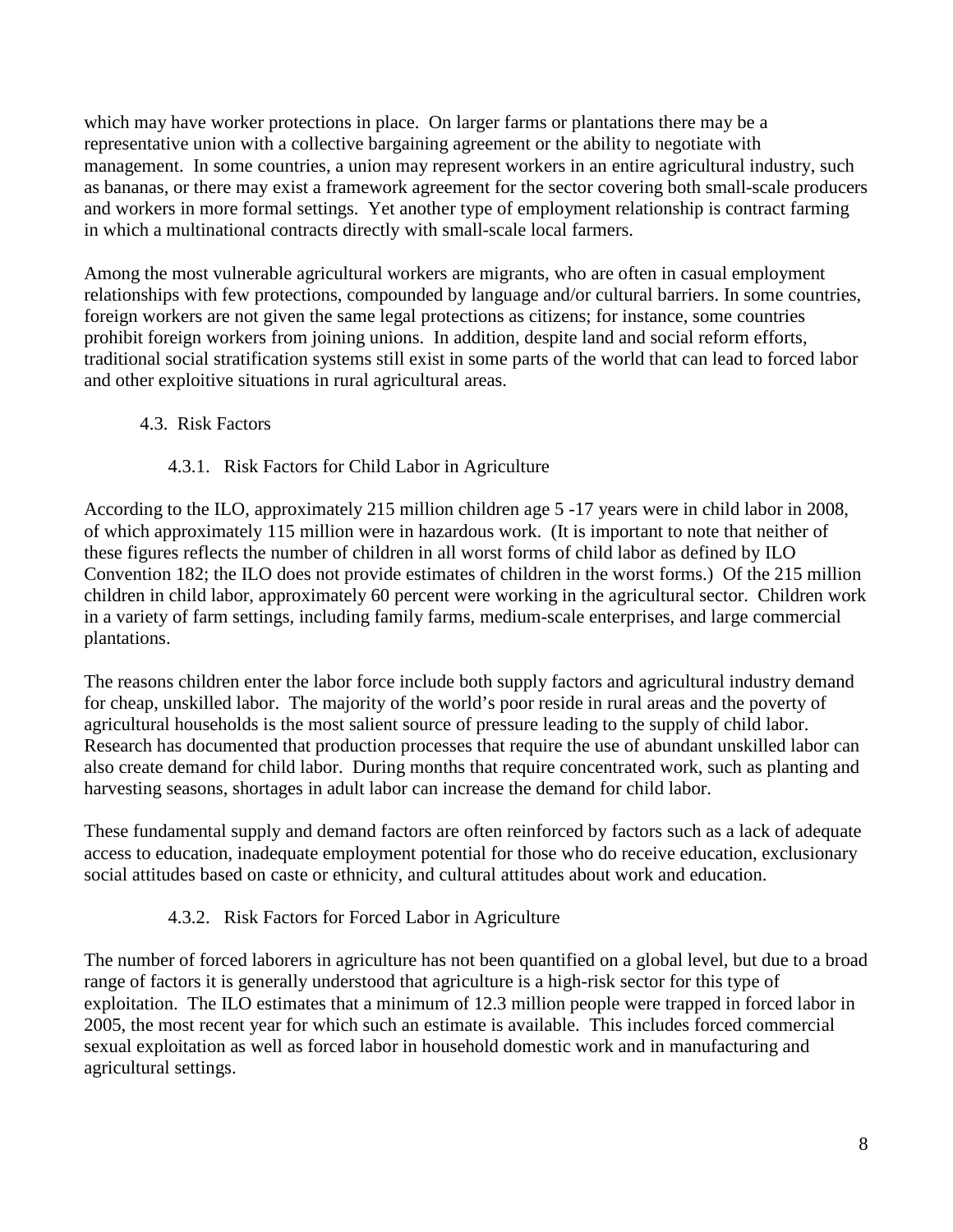Until the 20th century, most forced labor worldwide was rooted in traditional social stratification systems and patterns of discrimination, agrarian and other production structures, as well as conquest, colonialism, and the slave trade. Certain groups have long been vulnerable to forced labor: tribal, caste, and religious minorities and indigenous peoples have been at greater risk. Some governments continue to perpetuate these traditional patterns by forcing vulnerable groups to carry out infrastructure projects, produce certain crops, and other mandates - indeed, the ILO estimates that 20 percent of forced labor worldwide is state-imposed.

New populations have become vulnerable to forced labor due to global economic migration. Migrants seeking economic opportunities in other countries – or in other parts of their own country – are vulnerable to labor recruiters and other intermediaries, organized crime syndicates, and employers offering false contract terms and other fraudulent schemes. Poverty is often a push factor for labor migration that at the same time limits the social and economic resources migrants may have, to protect themselves from being drawn into forced labor. Workers become trapped in debt or find themselves involuntarily confined to workplaces, either literally or through various forms of physical and psychological coercion.

Agriculture has been noted as a sector that is particularly vulnerable to forced labor. Worksites may be located at remote rural locations, from which workers have no means to leave, and where forced labor can be imposed through violence and coercion, unobserved by the authorities. Casual and seasonal farm labor is mostly performed by migrants, who are at heightened risk for trafficking into forced labor. In the case of tenant farming and sharecropping, there is a risk that the terms of tenancy may lead to a cycle of debt bondage to the landlord that entraps an entire family in forced labor.

#### 4.4. Relevant U.S. Government Programs

#### 4.4.1. USDA/AMS Audit Programs

The Managers Report on Section 3205 of the Farm Bill specifically recommends that a representative of the Agricultural Marketing Service (AMS) of the U.S. Department of Agriculture (USDA) participate as a Member of the Group since AMS currently operates a number of audit and accreditation programs. For that reason, an overview of those programs is included below.

AMS provides a number of audit and accreditation programs based on International Organization for Standardization (ISO) Standards and/or Hazard Analysis and Critical Control Point (HACCP) Principles and Guidelines. These programs provide producers and suppliers of agricultural products the opportunity to assure customers of their ability to provide consistent quality products or services. USDA/Agricultural Marketing Service audit programs include the USDA International Standards Organization (ISO) Guide 65 Program, the USDA National Organic Program, the USDA Process Verified Program, and the USDA Good Agricultural Practices and Good Handling Practices (GAP/GHP) Program.

The USDA ISO Guide 65 Program specifies the general requirements that a third-party operating a product or service certification system shall meet if it is to be recognized as competent and reliable. Adherence to the USDA ISO Guide 65 Program ensures that the certification body operates a third-party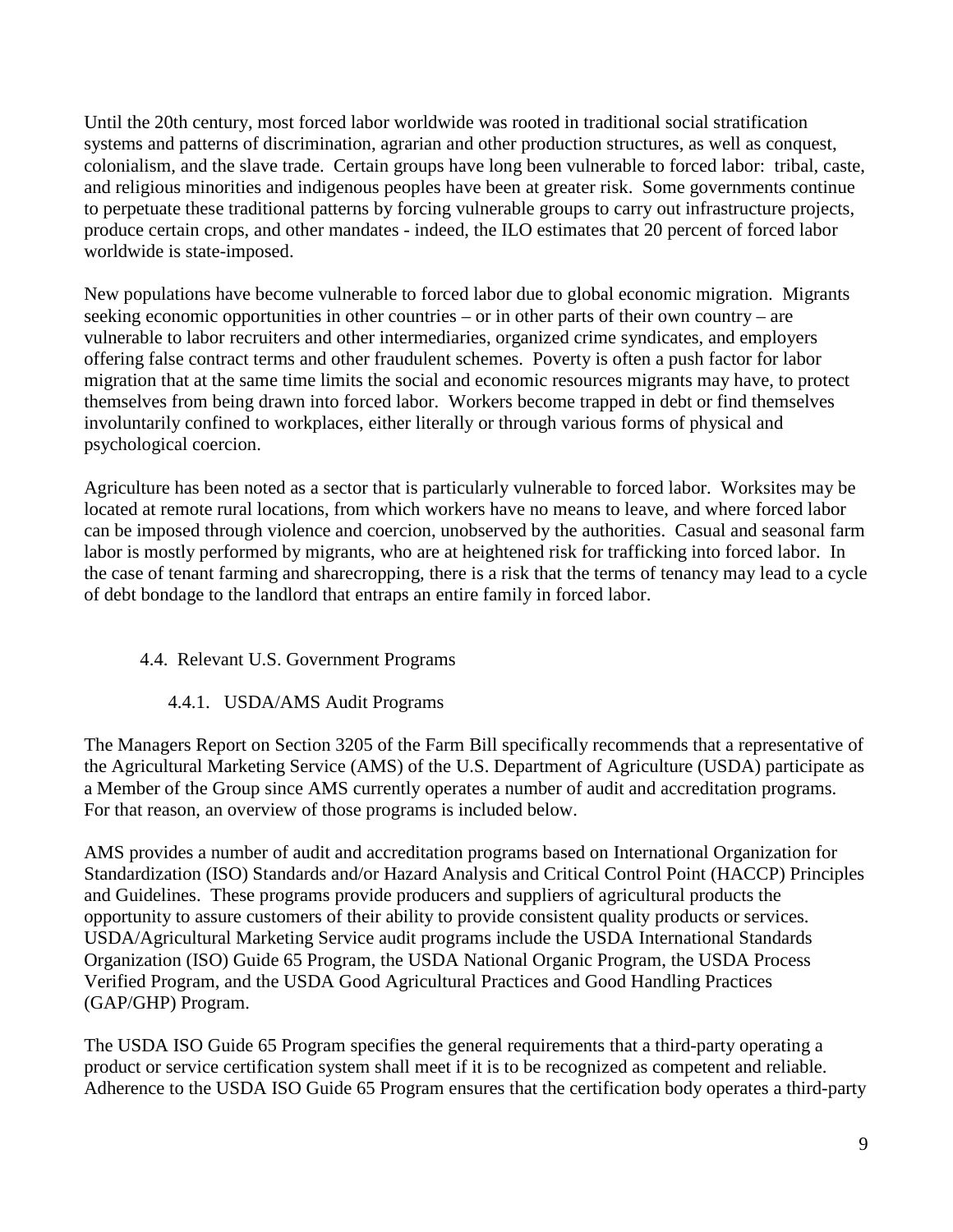certification system in a consistent and reliable manner. Certification bodies may be accredited to certify to a multitude of standards. Products produced by the certified operations are produced according to specified standard(s). Currently, 20 certification bodies are accredited to a variety of standards including the Global Organic Textile Standard (GOTS) which includes social responsibility requirements. An Official Listing of accredited certification bodies is maintained and made public via the internet. The USDA ISO Guide 65 Program is based on *ISO/IEC Guide 65:1996, General requirements for bodies operating product certification systems*.

The USDA National Organic Program (NOP) is based on the National Organic Program regulation (7 CFR Part 205). The regulation outlines the requirements for accredited certifying operations. Products produced by the certified operations are produced according to the NOP production standards. Products may carry the "USDA Organic" or "Made with" labels in accordance with the regulation. Lists of accredited certification agents and certified operations is maintained and made public via the internet.

The USDA Process Verified Program provides companies that supply agricultural products or services the opportunity to assure customers of their ability to provide consistent quality products or services that meet specified process verified points. The specified process verified points are identified by the company. Companies with approved USDA Process Verified Programs are able to make marketing claims associated with their process verified points, including age, source, feeding practices, or other raising and processing claims. Companies may also market themselves as "USDA Process Verified" with the use of the "USDA Process Verified" shield and term. An Official Listing of approved programs is maintained and made public via the internet. The USDA Process Verified Program (PVP) is based on *ISO 9001:2000, Quality management systems requirements*.

The USDA GAP & GHP Audit Program evaluates practices throughout the agricultural supply chain. Good agricultural practices are examined at the farm. Good handling practices are examined at packing facilities, storage facilities and wholesale distribution centers. In addition, food defense protocols are examined throughout the food chain. A list of participating companies is maintained and made public via the internet.

While AMS has significant expertise in operating auditing and accreditation programs, it will not be possible for AMS to take the lead in implementing the Guidelines and making them operational for a number of reasons. The most significant reason is lack of statutory authority and funding to create a new USDA program based on the Guidelines. AMS does have authority to audit industry standards on a fee-for-service basis, but not to create a whole new international auditing program based on the Guidelines. Such a program would require substantial resources that are currently not available. Furthermore, AMS has no expertise in monitoring child or forced labor since the mission of the Agency is to facilitate the competitive and efficient marketing of U.S. agricultural products.

#### 4.4.2. U.S. Government Programs to Address Child Labor and Forced Labor in the Agriculture Sector

DOL/ILAB's Office of Child Labor, Forced Labor and Human Trafficking (OCFT) and the U.S. Department of State's Office of International Labor and Corporate Social Responsibility (DRL/ILCSR) and Office to Monitor and Combat Trafficking in Persons (G/TIP) engage with foreign governments,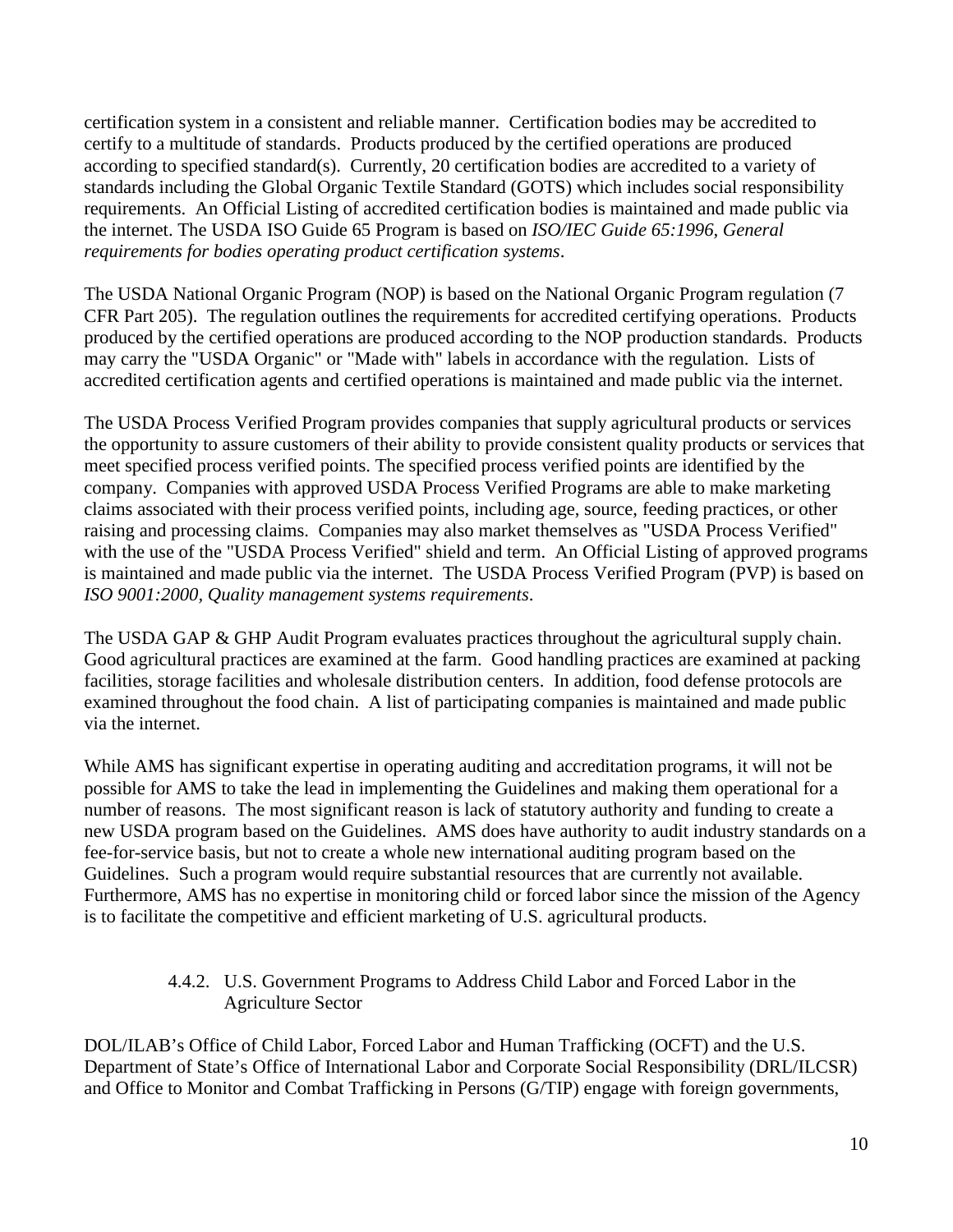international and inter-governmental organizations, and civil society to promote worker rights and combat exploitative labor practices, including child labor, forced labor, and trafficking for the purpose of forced labor. The following are a few illustrative examples.

Since 2001, when they signed the "Protocol for the Growing and Processing of Cocoa Beans and their Derivative Products in a Manner that Complies with ILO Convention 182" (Harkin-Engel Protocol), the Governments of Cote d'Ivoire and Ghana and the international cocoa industry have worked to address the issues of exploitative child labor in cocoa-growing areas. On September 13, 2010, these parties reaffirmed their commitments by signing a *Declaration of Joint Action to Support Implementation of the Harkin-Engel Protocol*. The Declaration establishes a Framework of Action to coordinate the activities of the two governments, donors, chocolate and cocoa processing firms, producers, labor unions, and other civil society groups toward the common goal of eradicating exploitative child labor from the industry. The Framework of Action sets an overarching goal of reducing the worst forms of child labor in the production of cocoa in Ghana and Cote d'Ivoire by 70 percent by 2020 through the joint and coordinated efforts of all key stakeholders, including the governments, industry groups, donors, NGOs, and the communities that produce cocoa.

OCFT's role in this process has included convening and providing technical support to stakeholders and providing over 18 million dollars in technical assistance grants and contracts. In fiscal years 2002 and 2009, OCFT funded grants for direct services to children withdrawn or prevented from the worst forms of child labor in the cocoa sector in Cote d'Ivoire, Ghana, Cameroon, Guinea, and Nigeria*,* and in fiscal years 2006 and 2009, OCFT funded contracts with Tulane University for research and oversight of activities undertaken to implement the Protocol. In an effort to encourage greater dialogue on the issue of eliminating the worst forms of child labor in the cocoa sector in West Africa, the Department of State also hosted several Multi-Stakeholder Cocoa Forums to bring together key stakeholders from government, international organizations, the private sector, non-governmental organizations, and civil society to raise awareness of and engage constructively and collaborate with one another on the worst forms of child labor in the cocoa sector. DOL is also cooperating closely with West African Governments on the development of a new \$10 million project that will be implemented by ILO-IPEC to significantly reduce the worst forms of child labor in this sector. This project will work with the governments to improve the livelihoods of cocoa producing households and to provide education services to reduce or prevent children from being engaged in the worst forms of child labor, including by helping the governments implement their national action plans to accomplish these goals.

Additionally, the Department of State has partnered with major apparel brands and retailers, socially responsible investment firms, and non-governmental organizations over the past few years to eliminate the worst forms of child labor in Uzbekistan's cotton sector. In response to concerns voiced by major U.S. firms and a variety of non-governmental organizations, a multi-stakeholder effort was initiated to explore possible collaborative approaches to addressing the issues of child and forced labor in the Uzbek cotton sector. This initiative brought together dozens of representatives from multiple government agencies; major U.S. firms; and several labor, human rights, and corporate social responsibility nongovernmental organizations. As a result of the meeting, a working group on child labor in the Uzbek cotton industry was established.

In the area of technical assistance, The Department of State funds programs to address trafficking in persons for the purpose of forced labor in the agricultural sector. Over the last nine years, G/TIP has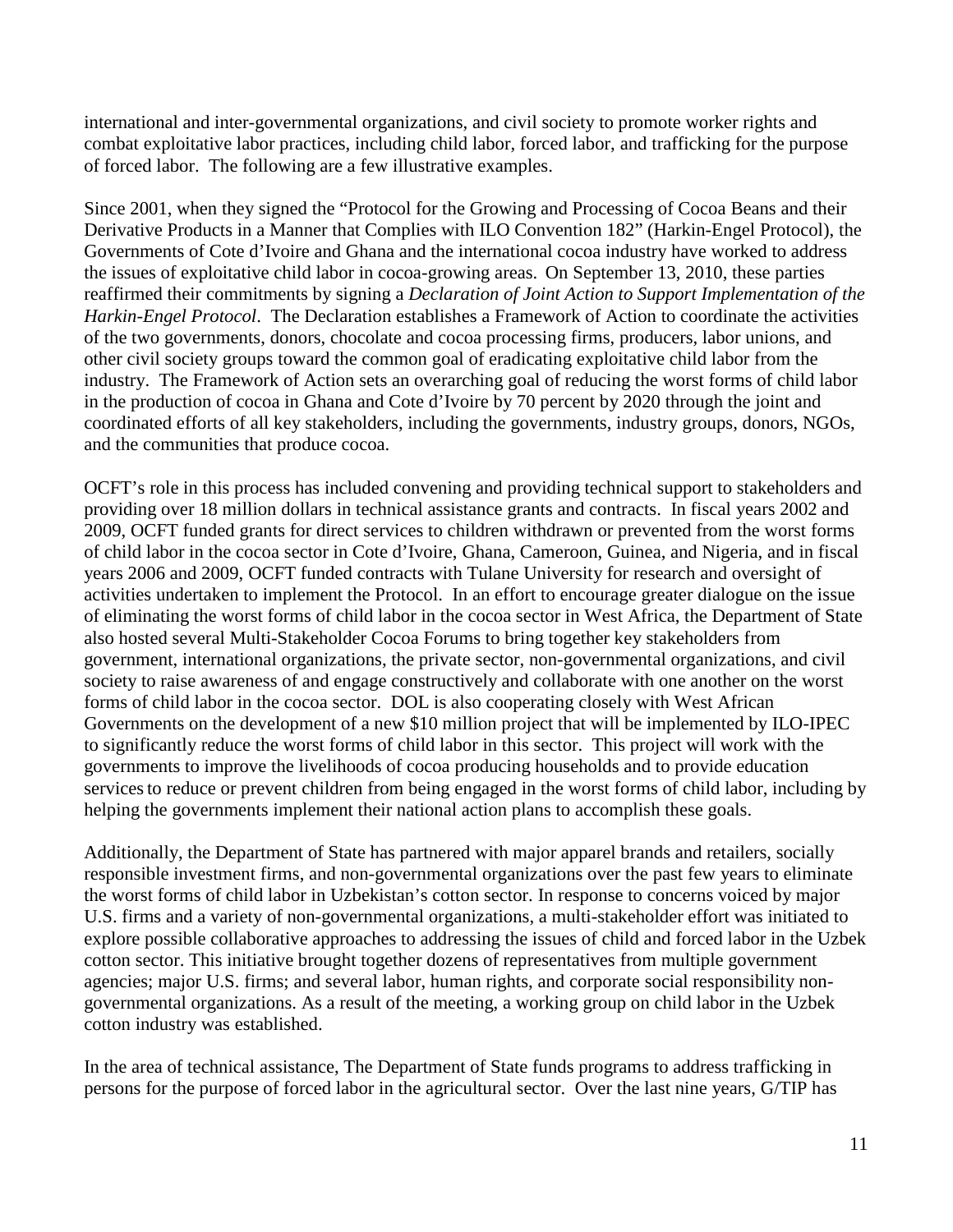supported more than 450 projects in 109 countries to combat modern slavery. Several of these projects address forced labor; build the capacity of labor unions and worker rights advocates to prevent human trafficking among migrant laborers; and enhance service provision and improve access to justice for labor trafficking victims.

For example, in Kenya, G/TIP is funding a program to combat trafficking of children in the agricultural sector. The program uses innovative activities to bring together key stakeholders in the agriculture sector, including unions, community organizations, employers, and government officials, to develop joint solutions. The program creates anti-trafficking committees at workplaces and empowers such committees with a plan of action, resources, increased capacity, monitoring and reporting mechanisms, and access to services.

Since 1995 OCFT has been appropriated over \$720 million to fund programs to withdraw and prevent children from entering the worst forms of child labor around the world. Many of these programs have targeted children working in the agriculture sector, and some have collaborated directly with growers and other private sector actors. For instance, from 2001-2009 OCFT funded a project in which the ILO's International Program on the Elimination of Child Labor, the government of El Salvador, and the Association of Sugarcane Producers collaborated to withdraw or prevent thousands of children from work in sugarcane. The project also raised awareness of child labor among parents, community leaders and sugarcane sector organizations; provided technical assistance to improve the quality and relevance of educational services in target communities; and provided services to improve the sustainability of community-based child labor monitoring mechanisms. In addition, the project supported the Sugar Producers' Association in developing and adopting an improved industry code of conduct.

#### 4.5. Public Meeting Input on Relevant Models and Systems

On March 29, 2010, the Group held a public meeting to receive information relevant to its work from organizations and the general public. In a *Federal Register* notice [75 Fed. Reg. 11512 (March 11, 2010)] announcing the meeting (see Annex 2), the Group requested public input on the following issues:

(a) Examples of identification, monitoring, verification, and/or certification systems, or other models, that have been successful in reducing child labor and/or forced labor in global supply chains within the agricultural sector or other industries;

(b) The roles and responsibilities that may be appropriate for the business sector and other stakeholders (governments, unions, nongovernmental organizations, and others) in establishing independent, third-party monitoring and verification systems for the production, processing, and distribution of agricultural products or commodities;

c) Other information that would be useful to the Consultative Group in meeting its mandate to develop recommendations relating to a standard set of practices for independent, third-party monitoring and verification for the production, processing, and distribution of agricultural products or commodities to reduce the likelihood that agricultural products or commodities imported into the United States are produced with the use of forced labor or child labor.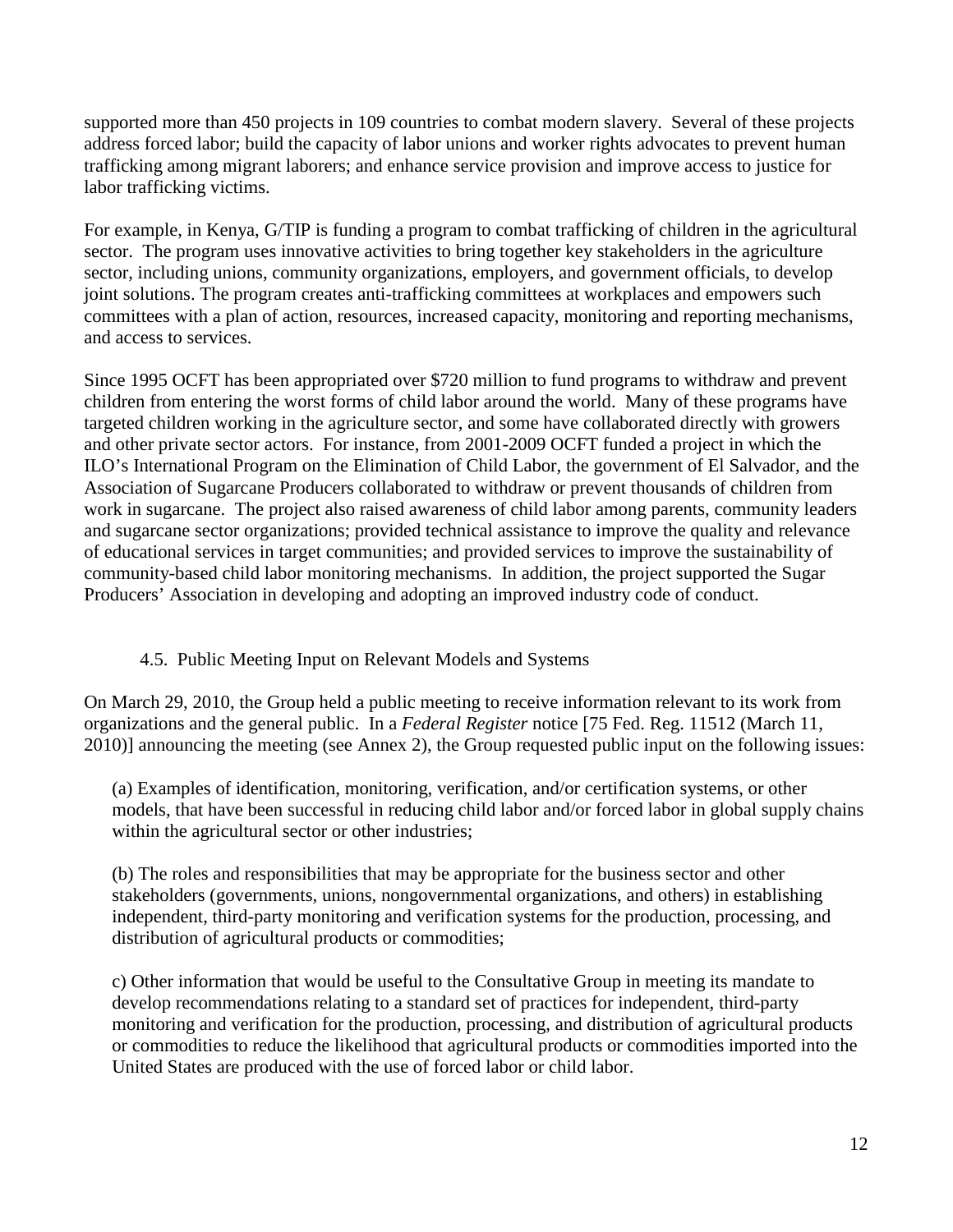In all, representatives of nine companies, organizations and foreign governments testified at the meeting, and fourteen additional foreign governments, organizations and individuals provided written statements. These contributors represented a broad range of interests and views, but several common themes emerged.

Many statements pointed to broad development issues that often underlie child labor and forced labor, such as poverty, lack of educational facilities and other social services, and lack of a functional rule of law. Commenters urged the Group to take these issues into account in carrying out its mandate. Some suggested that multi-stakeholder initiatives, public-private partnerships, and other cross-sectoral collaborative efforts are effective ways to address these issues.

Some commenters emphasized that different types of agricultural supply chains require different approaches, highlighting in particular the differences between smallholder production and larger, more industrialized farms. Some suggested that a program designed for commodities raised on smallholder farms should make every effort to take a community-based approach.

Many commenters offered insights from existing monitoring, verification and/or certification programs. Several made the point that monitoring and verification are critical steps, but these measures alone do not fix problems. Many commenters emphasized the importance of capacity-building of company management, of suppliers, of government officials, and of many other national and local stakeholders. Many stated that an emphasis on capacity building and continuous improvement was the most effective way to make progress toward reducing child labor, forced labor and other labor violations.

Another recurring theme was transparency. Several commenters emphasized the importance of companies making their supply chain information publicly available, even if child labor and forced labor are found.

Several commenters pointed to specific initiatives undertaken by their organizations or governments to address child and/or forced labor. For example, the Group heard from an industry association sponsoring a variety of direct educational and social services for child workers and their families; a government with laws, enforcement, and data collection mechanisms in place to tackle child labor; a company with unique requirements in place for any supplier that employs contract labor; an industry initiative with a specific protocol for withdrawal and remediation of children found in workplaces; and a union offering specific guidance for an anonymous complaint process available to all stakeholders.

Many commenters thanked the Group for the opportunity to provide input, and urged the Group to continue to provide such opportunities. A full transcript of the meeting and copies of all statements provided can be found at: [http://www.fas.usda.gov/info/Child\\_labor/Childlabor.asp.](http://www.fas.usda.gov/info/Child_labor/Childlabor.asp)

#### 4.6. Other Key Issues

One issue that arose in deliberations was whether the Group should make recommendations aimed at reducing child and forced labor in imported agricultural products, or eliminating these problems altogether. The Group agreed that "reducing the likelihood," as the legislation directs, is a step toward the ultimate goal of elimination, and that a feasible aim for the Guidelines is reduction, not elimination.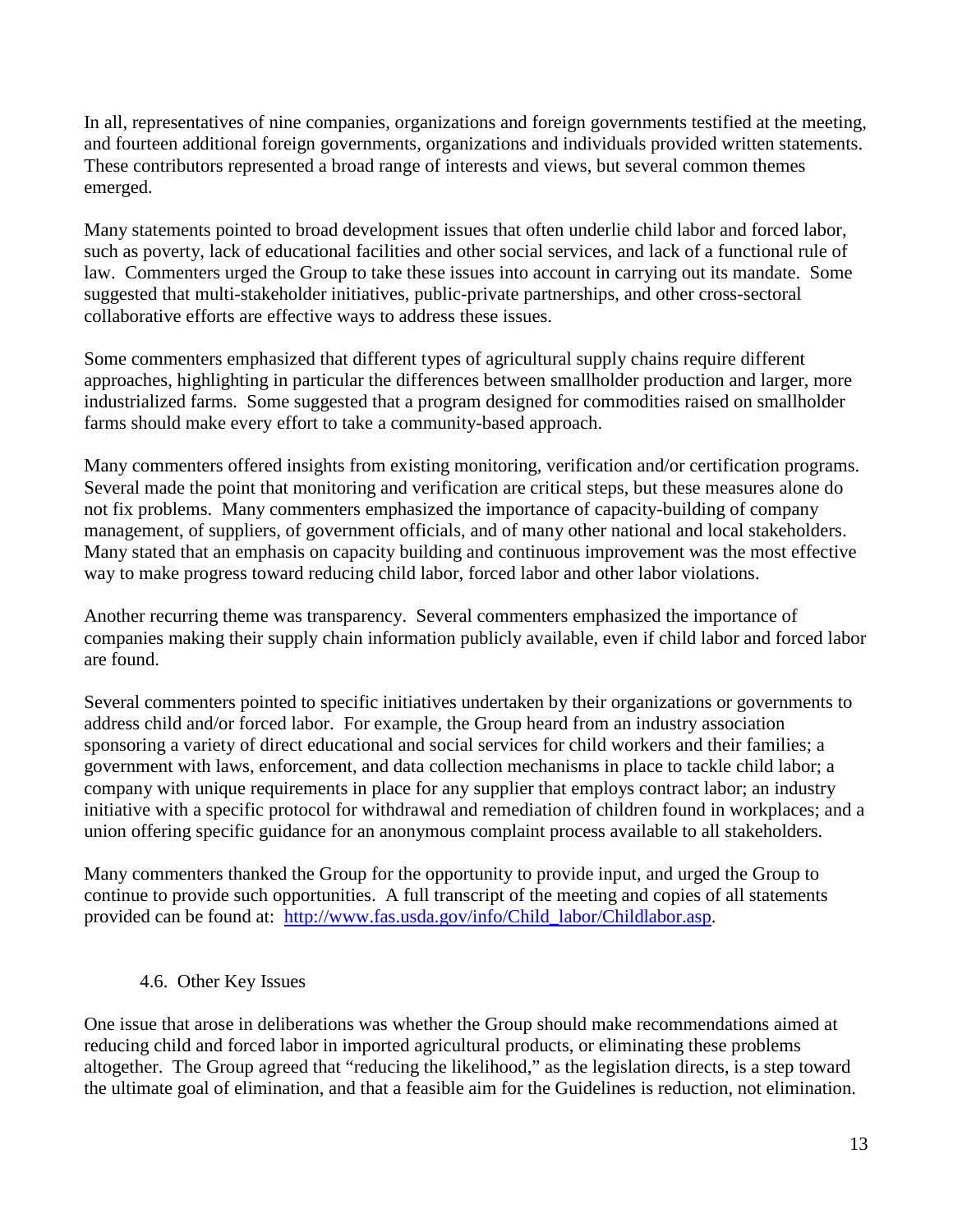The Group also recalled, at various points throughout its deliberations, that it had been directed to address both child labor and forced labor, and that the issues are distinct and require targeted approaches.

A recurring theme at Group meetings was the goal of "doing no harm." The Group agreed that although its goal was to reduce child labor and forced labor in agricultural supply chains, it must remain cognizant that children displaced from production of one crop may shift to producing another crop, possibly under worse conditions, or into a different form of child labor under worse conditions for the child's health, safety or well-being generally.

At various points in its deliberations, the Group discussed the roles and responsibilities of the various stakeholders that must work together to reduce the likelihood of child labor and forced labor in imported agricultural products. There was clear consensus that business actors, although they are the focal audience of the Group's recommendations and the Secretary's ultimate Guidelines, cannot solve problems as complex and multi-faceted as these alone. The ongoing efforts of civil society groups and foreign governments, as well as ongoing diplomacy on the part of the U.S. Government to advocate for appropriate policies, continue to be critical parts of the solution. However, the Group's recommendations do not attempt to define roles and responsibilities for actors other than those in the business sector.

Another area of discussion was the level of responsibility of a company for processed agricultural inputs it uses that are manufactured by other companies, particularly on whether a company should be required to conduct its own review of the supply channels of all its suppliers. The group agreed that the objective of these recommendations is to address labor practices at the raw product level, so that monitoring all major inputs down to that level is important. Therefore, companies that wish to use these Guidelines should encourage their suppliers to adopt them as well, so that the burden of implementing the Guidelines can be shared.

While there are a number of programs aimed at assuring that social responsibility standards are being implemented in the production of consumer goods, there is little empirical evidence regarding the effectiveness of any of these models in reducing the incidence of child labor or forced labor, particularly in the agricultural sector. Also, as noted above, there are a wide variety of circumstances and relationships in commercial systems in the agricultural sector. Therefore the Group has focused its efforts on trying to identify essential elements of monitoring and verification systems that should be present in any program. It will be up to individual companies to adapt these elements to their specific circumstances.

Many members of the Group believe it is important to establish a process for independent monitoring and oversight related to the use of the Guidelines over the long term. During discussions of this idea, it became clear that AMS will not be able to be the focal point for such a program. Some members expressed an interest in continuing to meet, following issuance of the Guidelines, to identify an appropriate process.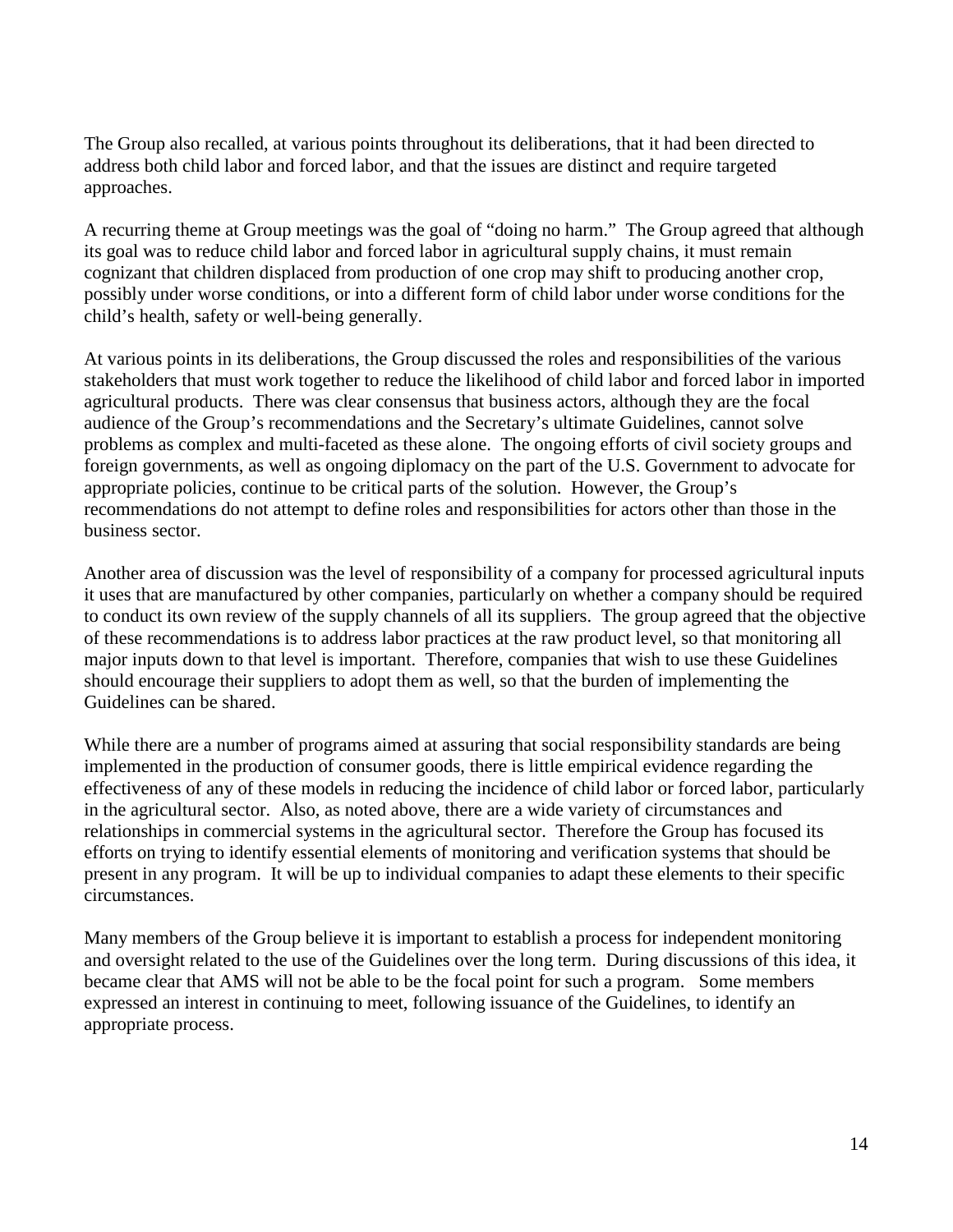#### **5. Recommendations**

In order to meet the objective of the Farm Bill to reduce the likelihood that imported agricultural products are produced with the use of forced labor or child labor, the Group recommends that the following program elements be included in the Guidelines ultimately issued by the Secretary of Agriculture and implemented by companies and independent third-party reviewers. These Guidelines would be voluntary and would be available to any entity involved in the production, processing and/or distribution of imported agricultural products.

Section 5.1 below provides relevant definitions for the recommendations to follow; section 5.2 outlines the elements that should be included in company programs; and section 5.3 describes the role that the Group recommends for independent third-party reviewers.

5.1. Definitions

Given the variety of existing programs and the varying use of terms from one to another, the Group agreed on the following operating definitions for its recommended program.

**Agricultural Products - G**oods in chapters 1-24 of the Harmonized System, other than fish, as well as a few additional products outside of those chapters , including raw cotton, raw wool, hides, skins, proteins and essential oils.

**Child Labor** - The worst forms of child labor as defined in ILO Convention 182, the Convention Concerning the Prohibition and Immediate Action for the Elimination of the Worst Forms of Child Labor.

**Company** - An entity involved in the production, processing and distribution of agricultural products or commodities; or an entity which uses such products or commodities as inputs into further processed goods.

**Forced Labor** - All work or service that is exacted from any individual under menace of any penalty for nonperformance of the work or service, and for which the work or service is not offered voluntarily; or the work or service is performed as a result of coercion, debt bondage, or involuntary servitude (as those terms are defined in section 103 of the Trafficking Victims Protection Act of 2000 (22 U.S.C. 7102); and by 1 or more individuals who, at the time of performing the work or service, were being subjected to a severe form of trafficking in persons (as that term is defined in that section).

**Independent Third Party Monitoring** - Process of evaluating the implementation of standards on child labor and forced labor by a company's supplier(s) through announced and unannounced audits conducted on randomly selected suppliers carried out by independent monitors.

**Producer** - Source(s) of raw agricultural materials used by companies; could be individual farms or groups of farms organized into an association or cooperative.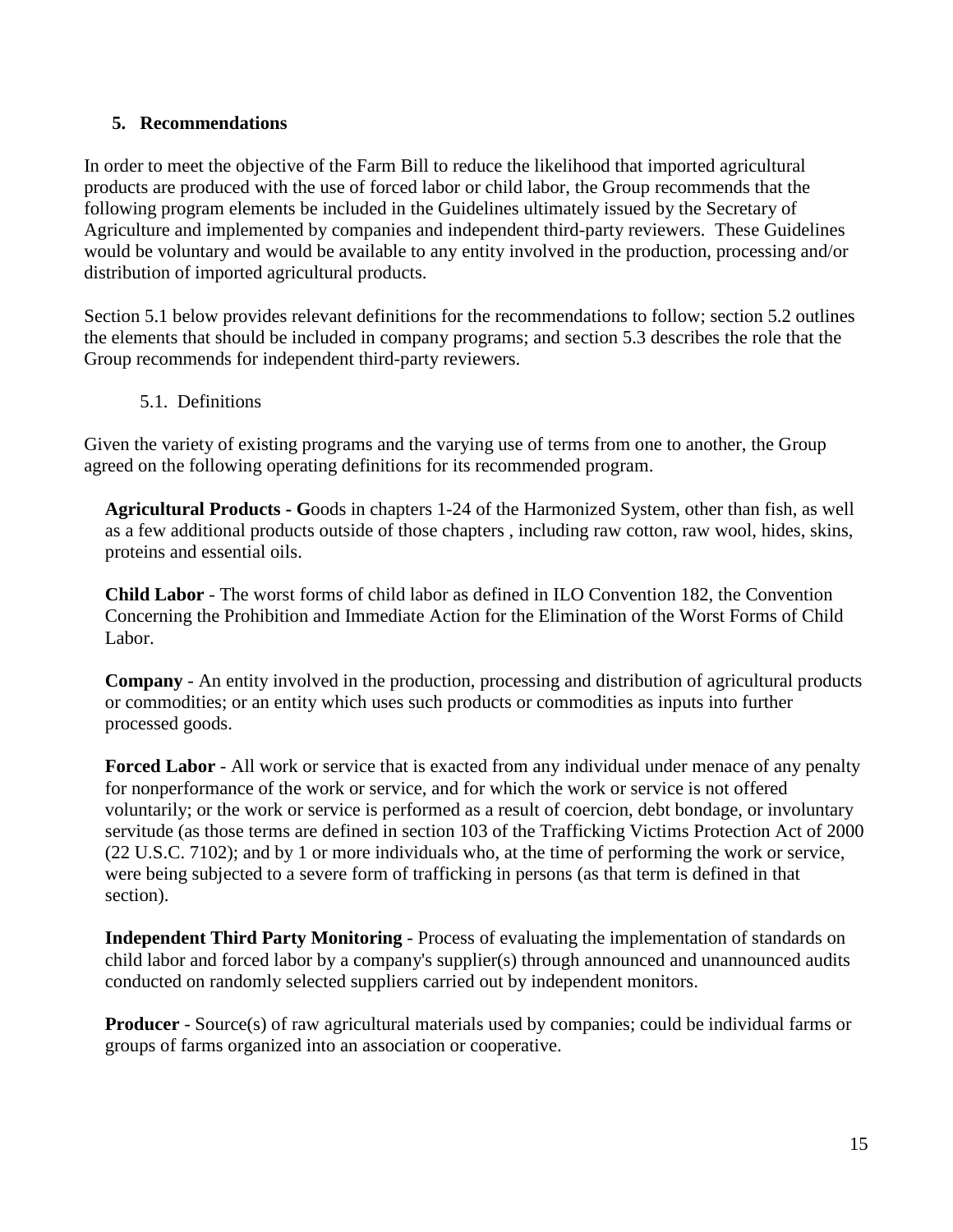**Remediation** - Activities or systems that a company puts in place to address non-compliance with the child labor and forced labor standards identified through monitoring and/or verification. The remedies may apply to individuals adversely affected by the non-compliant conduct or to address broader systematic processes and/or those of its suppliers.

**Supplier** - Any organization or individual in the supply chain of a particular agricultural product or commodity.

**Supply Chain** - All organizations and individuals involved in producing, processing, and/or distributing an agricultural product or commodity from its point of origin to the company.

**Verification** - Process by which a company is evaluated to determine compliance with its documented program, including standards on child labor and forced labor. Includes an evaluation of (1) data gathered through monitoring activities to ensure results are reliable and process is credible; and (2) the system established to remediate violations to determine if remediation is implemented and effective.

**Violation** - An instance where the use of child labor and/or forced labor has been identified and/or non-compliance with the company's standards on child labor and forced labor.

5.2. Company Program Elements

Company programs should include the elements outlined below. Further detail on these elements will be elaborated in the Secretary of Agriculture's final Guidelines released in 2011. Once a company has implemented its program, it should seek independent third-party monitoring and verification in accordance with section 5.3.

Company programs should be based upon management systems, capable of supporting and demonstrating consistent achievement of the elements outlined below. Companies can find information on the requirements for such systems in recognized ISO Standards, such as ISO 17021, ISO Guide 65, ISO 9001, and ISO 19011, or other relevant standards. These standards cover issues such as, impartiality and confidentiality, documentation and record control, management reviews, personnel qualification criteria, audit procedures, appeals, and complaints.

Additionally, companies adopting the Guidelines are expected to engage with governments, international organizations, and/or local communities to promote the provision of social safety nets that prevent child and forced labor and provide services to victims and persons at risk. Companies may also carry out activities that may not be in the Secretary's Guidelines but would nonetheless help them achieve their goal of reducing the likelihood of child labor and forced labor in their supply chains. For example, companies may choose to partner with other companies in their industry to share standards, tools, audit reports, or to pool remediation resources for greater potential impact.

#### 5.2.1. Foundation Elements

Standards on Child Labor and Forced Labor

• Standards should meet or exceed ILO standards as summarized below: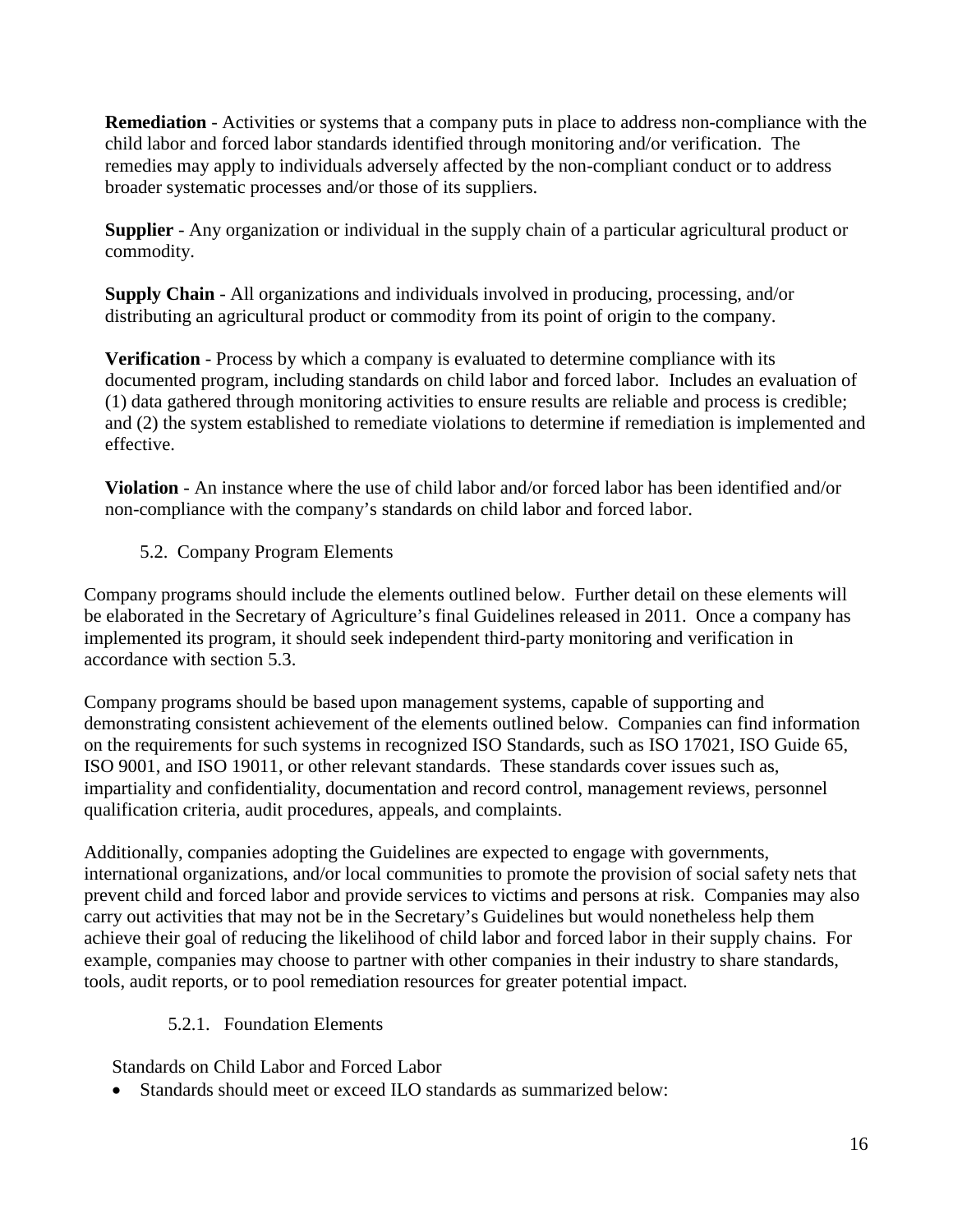- o No person shall be involved in the worst forms of child labor, which include child slavery; sale/trafficking of children; debt bondage; serfdom; forced/compulsory labor; child soldering; all forms of commercial sexual exploitation; use of children in illicit activities; and work which harms the health, safety or morals of children. For purposes of this definition, a child is anyone under the age of 18
- o No person shall be subjected to work or service exacted under the menace of any penalty and for which the person has not offered himself voluntarily
- o No person shall be subjected to work imposed as a means of political coercion or education; as a punishment for holding or expressing political views; as a method of mobilizing labor for economic development; as a means of labor discipline; as a punishment for participation in strikes; or as a means of racial, social, national or religious discrimination
- Where national laws on child labor are equal to or more stringent than ILO standards, company standards should meet or exceed national laws
- Standards may be articulated through a variety of means, such as codes of conduct, multistakeholder codes in which the company participates, labor/human rights policies, collective bargaining agreements, framework agreements and others
- Standards should be made available to the public
- Company may choose to set additional standards relevant to its operations, such as standards on non-working children accompanying parents to worksites or treatment of foreign contract workers

Supply Chain Mapping and Risk Assessment

- Company should map its supply chain(s), beginning with the producer
- Company should identify areas of child/forced labor risk along chains; this may be done by:
	- o Collecting available information on child/forced labor prevalence in industry in areas where product is sourced
	- o Consulting with local stakeholders on social, economic and cultural factors, crop cycles, migration patterns, labor recruitment practices, access to judicial systems and processes, government policies and policy gaps, producer financial exposure, and any other relevant issues
	- o Examining impact of company's own pricing and procurement policies on child/forced labor risks
- Company should focus its program efforts (Monitoring, Continuous Improvement and Accountability) on those areas identified to be most at risk for child and/or forced labor
- Company should update its risk assessment periodically based on experience operating its program
- Companies should implement systems to trace commodities to the producer level where feasible

5.2.2. Communications and Monitoring

Communications

- Company should communicate child labor and forced labor standards, rights, expectations, monitoring and verification programs, remediation policies, and complaint process and process for redress to:
	- o Suppliers through training for managers, supervisors and other staff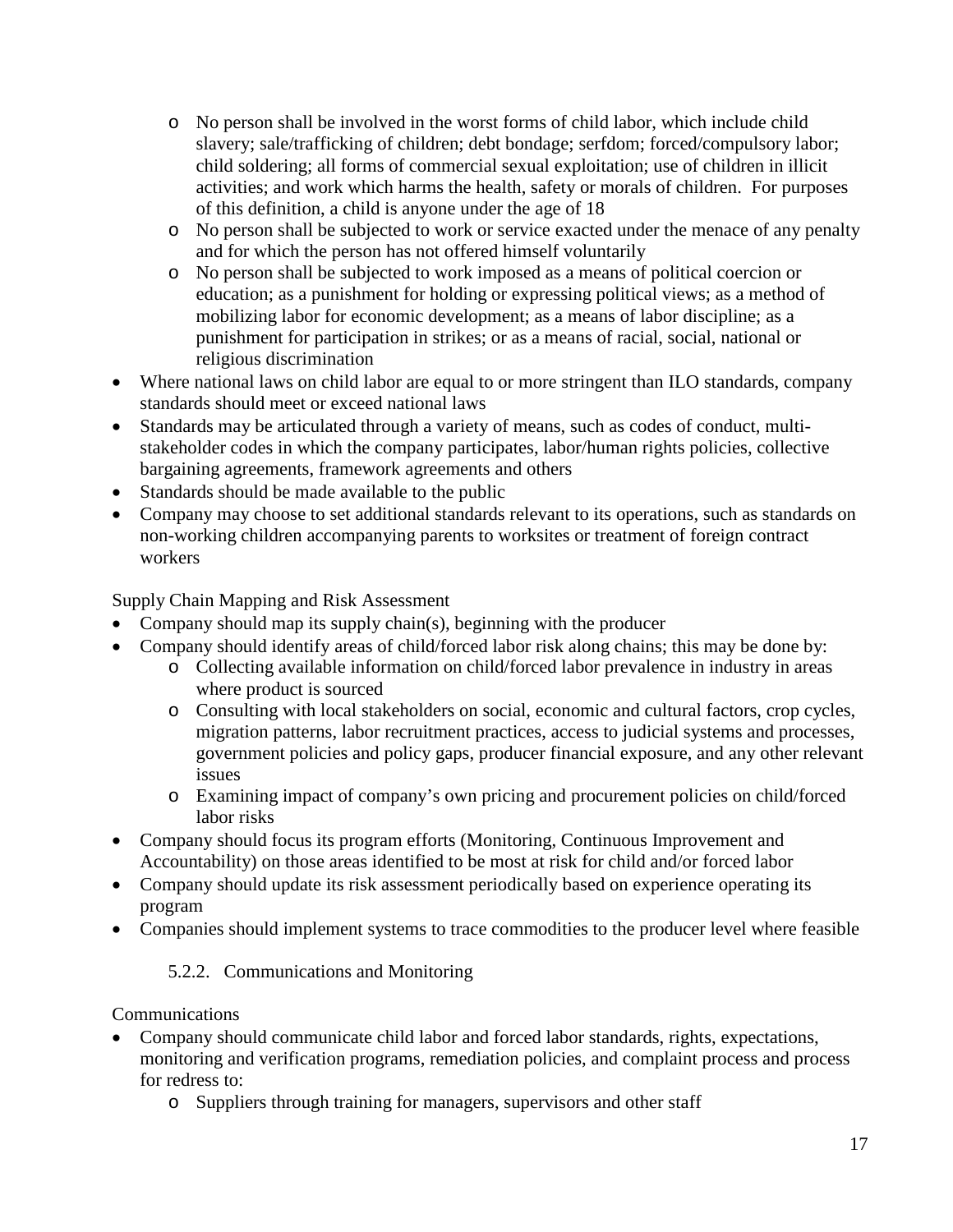- o Workers (including unions where they exist) and producers
- o Other levels of supply chain as appropriate (traders, middlemen, processors, exporters)
- o Civil society groups and other relevant stakeholders in the country/geographic locations of sourcing
- Company should ensure that a safe and accessible channel is available to workers and other stakeholders to lodge complaints, including through independent monitors or verifiers. Company should also ensure that a transparent and accessible communications protocol is in place to notify victims and other affected stakeholders of complaints received and outcomes, with appropriate safeguards to protect victims privacy
- All communications should include regular consultation as well as clear channels for reporting of immediate issues, and be conducted in a language(s) and manner that is understood by workers

#### Monitoring

- Company should develop monitoring tools based on its standards on child labor and forced labor (see Section 5.2.1)
- Company may have internal staff of auditors and/or hire a credible organization to carry out monitoring activities
- Auditors should be competent, should have knowledge of local contexts and languages, and should have the skills and knowledge appropriate for evaluating and responding to child and forced labor situations
- First round of monitoring should be used to establish baseline data on incidence of child/forced labor throughout the company's supply chain
- Monitoring should occur on a continuous basis, as well as in response to any whistleblower allegations, with special emphasis on those areas identified to be most at risk
- Monitoring results should be tracked and updated to identify trends and persistent challenges
- Monitors should check that suppliers are maintaining appropriate traceability documentation
- When violations found, company should remediate (see Section 5.2.3)

#### 5.2.3. Continuous Improvement and Accountability

Remediation

- In consultation with relevant stakeholders, company should develop and put in place a remediation policy/plan that addresses remediation for individual victims as well as remediation of broader patterns of non-compliance caused by deficiencies in the company's and/or suppliers' systems and/or processes
- Company remediation plan should take into consideration all findings reported by independent third party monitors and verifiers
- Remediation for individual victims:
	- o Should include protocols for appropriate immediate actions, such as referral to law enforcement or appropriate authorities in cases where, auditors discover specific violations of applicable child or forced labor laws
	- o Should also include resources for victim services such as rehabilitation, education and training, employment, appropriate housing, counseling, restitution for lost wages and other material assistance
- Remediation of company's and/or suppliers' systems and processes: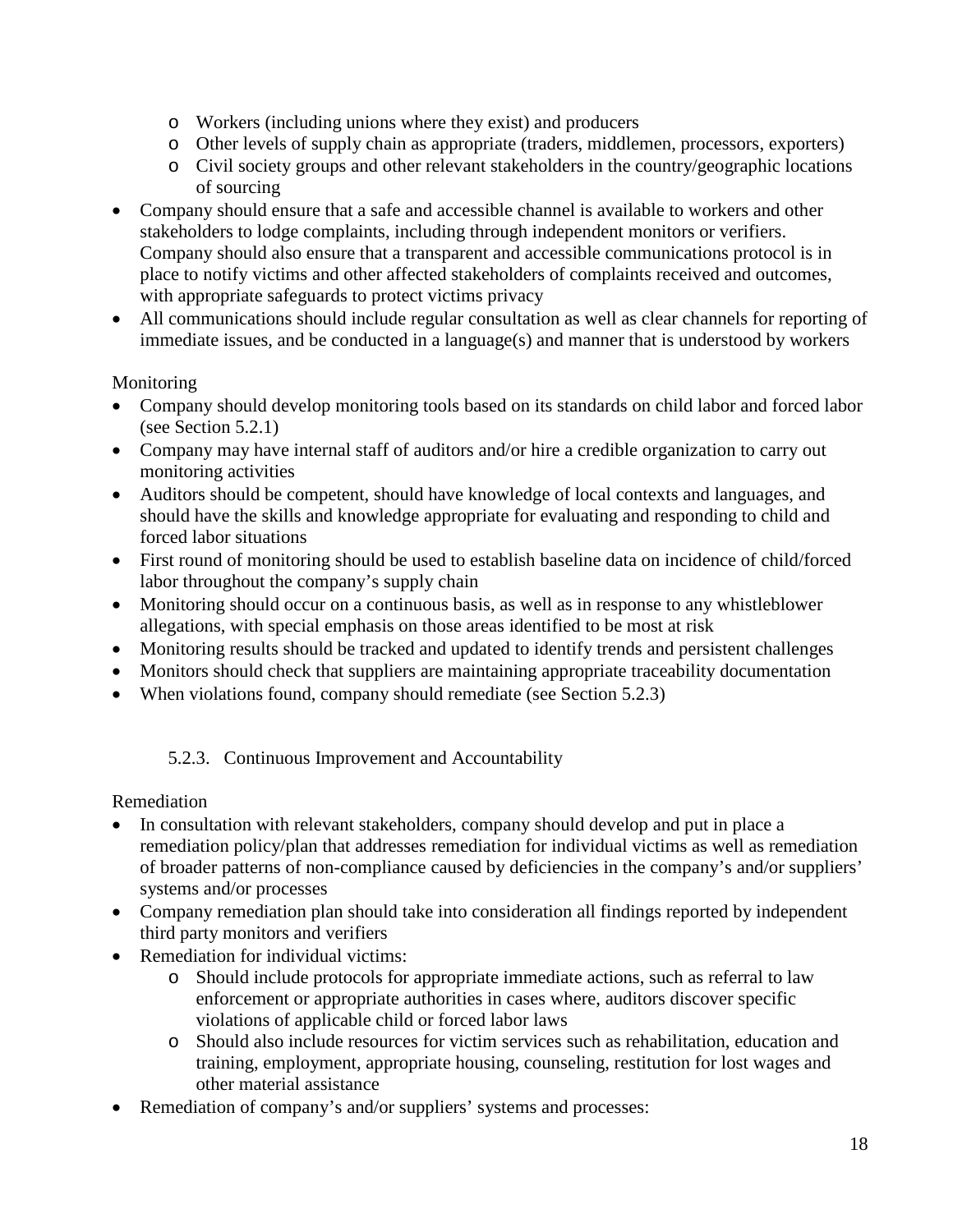- o Should include working with suppliers in situations where non-compliance with child labor and/or forced labor standards have been found to develop and implement systems to correct these violations and to build systems aimed at reducing child and/or forced labor on a systematic basis
- o Could include provision of technical assistance to help suppliers with known violations to address specific issues; can also include technical assistance on broader labor issues that underlie child/forced labor (e.g. workplace cooperation, quality assurance, health and safety, productivity, working conditions, and human resource management)
- o Could include positive incentives for suppliers in appropriate cases such as creation of a preferred suppliers list, a price premium, purchase guarantees, access to financing, inclusion in national or country of origin trade promotion/registries, and/or regular public reporting that rewards compliance
- o Could include negative incentives in cases where suppliers have performed poorly and have had repeated non-compliance with company child and/or forced labor standards. The negative incentives may include termination, suspension or reduction of contracts. These steps should only be taken after other remediation and engagement efforts have been explored and failed to achieve the desired results

Internal Process Review

- Company should periodically check its own progress against its program goals including determining the effectiveness of its program to reduce the overall incidence of child labor or forced labor in its supply chain
- Company should address areas where goals have not been met
- Where remediation has been undertaken, company should confirm that remediation has been implemented and is effective

Public Availability of Information

- Company should make information available to the public on its monitoring program and process to remediate/improve performance;
	- 5.3. Independent Third-Party Review

Companies developing programs in accordance with the Guidelines should seek independent, third party review of their program implementation. Independent review assures the company's customers that the company is meeting the standards on child labor and forced labor and relevant requirements outlined within its own program. There are two possible methods of conducting independent review. The *independent third-party monitoring* model utilizes independent external monitoring organizations and monitors to evaluate conditions at the facilities of the company and its suppliers. The *independent third-party verification* model utilizes accredited certification bodies to verify the company's ability to implement and maintain a program that ensures its suppliers meet its standards on child labor and forced labor. There are advantages and disadvantages with each of these models. For example:

• Independent third-party monitoring may include unannounced and announced on-site visits to evaluate a company's suppliers to determine compliance with child labor and forced labor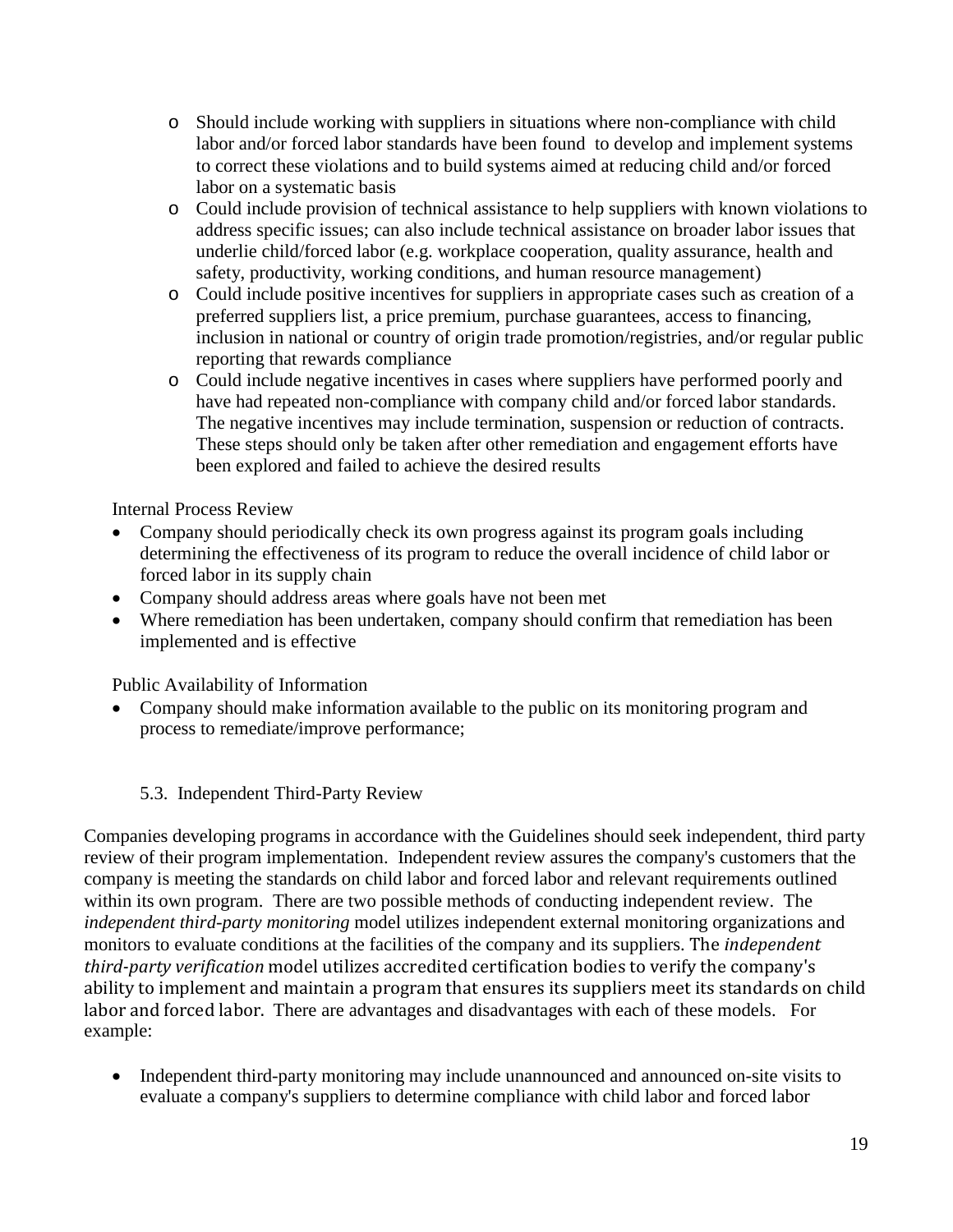standards . The monitor identifies violations of child labor and forced labor when observed. However, independent third-party monitoring will not necessarily include an evaluation of the company's entire documented program.

• Independent third-party verification includes an evaluation of the company's entire documented program to determine compliance to the program as well as to the standards for child labor and forced labor. It includes witnessing the company evaluating its suppliers. The verifier does not conduct independent evaluations of suppliers. However, the verifier does identify violations of child labor and forced labor when observed.

Companies may choose whichever model is most appropriate for their circumstances; however a comprehensive program should include a combination of the two models. It should be noted that, while these review methods can verify that companies have robust systems in place to reduce the likelihood that child or forced labor is being used in their supply chains, neither model guarantees the absence of child or forced labor. Key elements of the two models are described below:

## 5.3.1. Independent Third Party Monitoring

- Monitors should be accredited to conduct independent, third party monitoring. Monitors should have expertise on labor standards and possess knowledge of local workplace conditions and prevailing industry practices. Monitors should have experience and demonstrate competence in the execution of onsite evaluations of labor standards compliance in an agricultural setting
- Independent monitoring should be conducted by an entity external to the company and should demonstrate independence and impartiality as a precondition for participating in the monitoring process
- Monitoring should consist of on-site visits to a representative sample of farms and/or agricultural worksites and should occur on a continuous basis focusing on times of higher risk of use of child labor and/or forced labor in order to determine if child labor and forced labor standards are being respected and enforced. Unannounced visits are necessary to carry out this function fully. Announced visits may also be useful when it is necessary to have access to specific personnel or documentation
- Suppliers should be randomly selected. However, such selection should focus on suppliers that are identified to be at most risk
- Monitors should provide the company (ies) with a report outlining the findings and may make recommendations for remediation measures a company should take to address any incidences where the supplier did not implement the company's standards on child labor and/or forced labor

## 5.3.2. Independent Third Party Verification

- Verifiers should be accredited certification bodies, complying with either ISO/IEC 17021:2006 or ISO/IEC Guide 65:1996 or other relevant systems. ISO/IEC 17021 contains principles and requirements for the competence, consistency, and impartiality of an audit and the certification of management systems of all types and for bodies providing these activities. ISO/IEC Guide 65 contains the general requirements that a third party operating a product or service certification system shall meet in order to be recognized as competent and reliable. Verifiers should have qualified and competent personnel with the appropriate skills and knowledge in child labor and forced labor standards
- Third Party verification should be conducted at least annually
- Audits should include testing of audit data to confirm that company data systems are reliable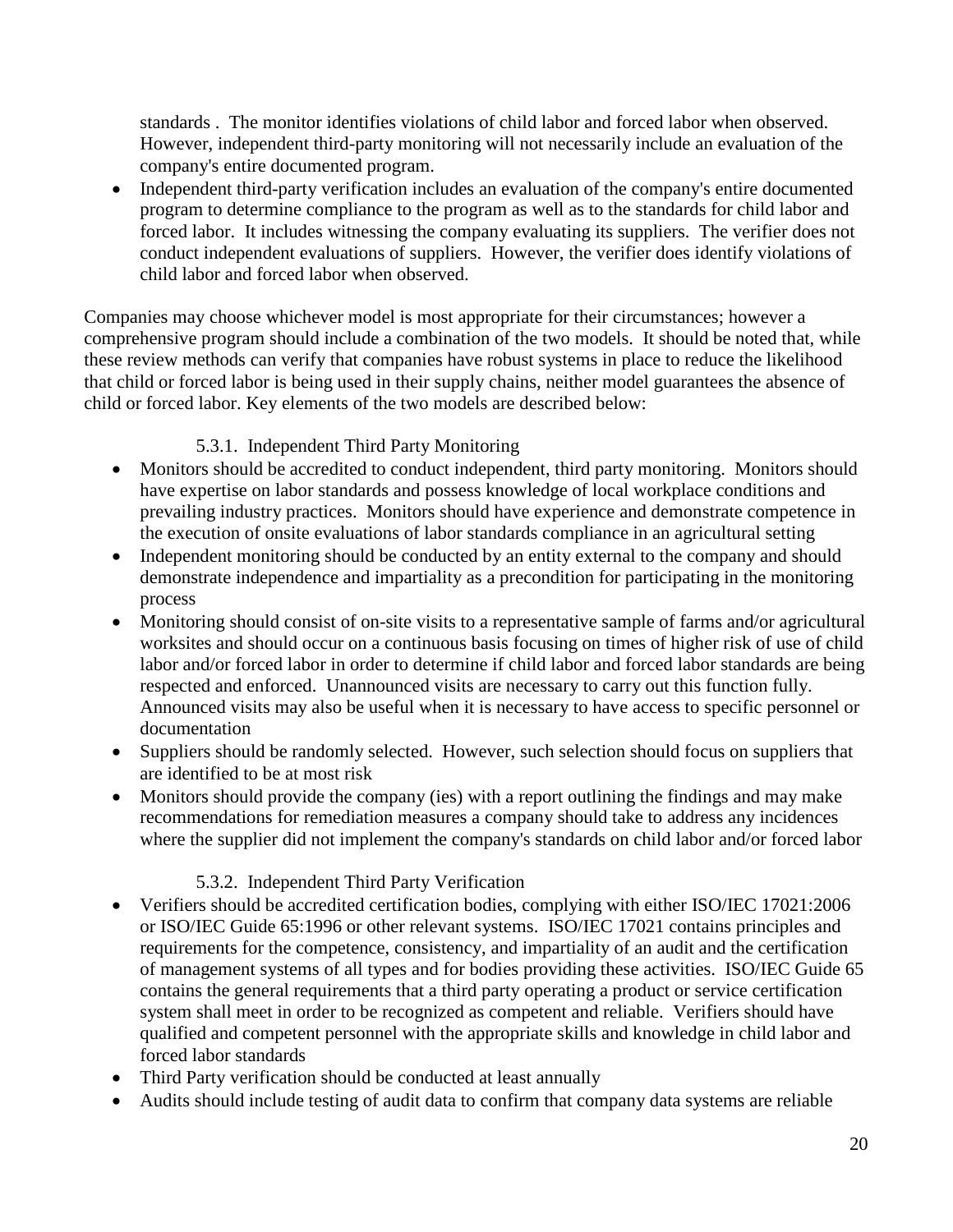- Audits should include witness audits where the Verifier observes the company's monitoring activities
- Announced audits are important when it is necessary to have access to specific personnel or documentation. Unannounced audits may also be useful in verifying that company policies are being implemented appropriately. Verifiers should provide the company with a report identifying weaknesses found in the company's program and program implementation
- Verifiers should require the company to implement remediation measures to address the weaknesses, and these remediation efforts should then be audited to confirm that they were implemented and effective
- Verifiers should approve companies whose programs and program implementation are found to be in conformance to the requirements of the Guidelines
- Each verifier auditing companies to the Guidelines should provide the public a list of companies under review, approved, suspended, and/or withdrawn

#### **6. Next Steps**

The Group believes that its recommendations constitute a standard set of practices for independent, third-party monitoring and verification for the production, processing, and distribution of agricultural products or commodities as mandated by the Farm Bill. These recommendations form a solid basis for the Guidelines that will ultimately be issued by the Secretary of Agriculture for public comment. However, since the Guidelines will be, by necessity, general in nature, further work by interested parties will be necessary to develop detailed programs that can be implemented by specific companies or industry groups. Therefore, during the remainder of its mandated term, the Group intends to publicize the Guidelines and encourage their use. In addition, interested members will develop a plan to establish a credible process for independent monitoring and oversight of the use of the Guidelines over the long term. The Group will identify and engage with potential stakeholders in the non-profit, business and certification services communities as it conducts these activities. The Departments of Labor and State, which have existing offices/agencies dedicated to international labor issues, express a willingness to provide resources for such a process.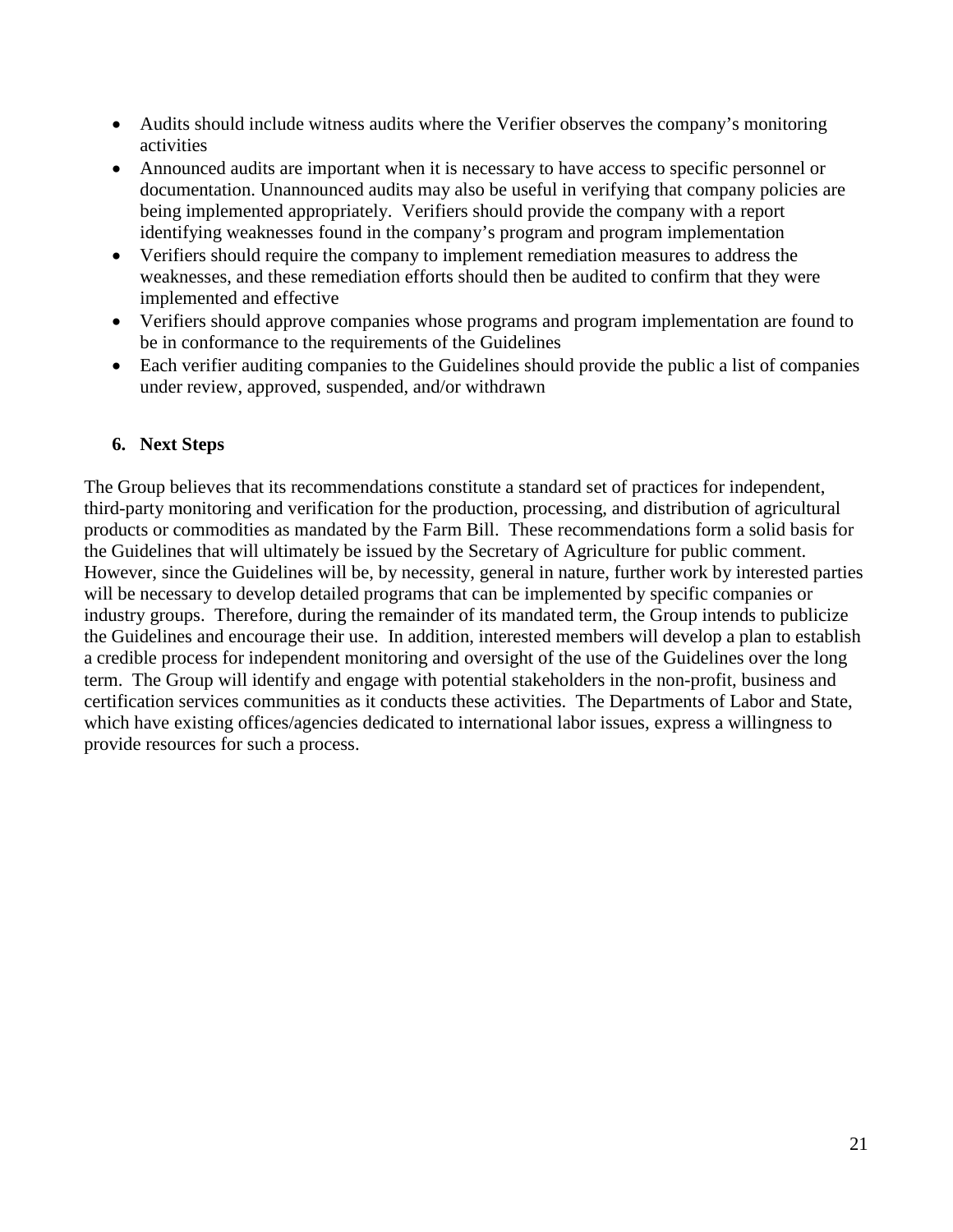#### **ANNEX 1: FOOD,CONSERVATION AND ENERGY ACT OF 2008 (P.L.110-246)**

- SEC. 3205. CONSULTATIVE GROUP TO ELIMINATE THE USE OF CHILD LABOR AND FORCED LABOR IN IMPORTED AGRICULTURAL PRODUCTS.
	- (a) Definitions.--In this section:

 (1) Child labor.--The term ``child labor'' means the worst forms of child labor as defined in International Labor Convention 182, the Convention Concerning the Prohibition and Immediate Action for the Elimination of the Worst Forms of Child Labor, done at Geneva on June 17, 1999.

 (2) Consultative group.--The term ``Consultative Group'' means the Consultative Group to Eliminate the Use of Child Labor and Forced Labor in Imported Agricultural Products established under subsection (b).

- (3) Forced labor.--The term ``forced labor'' means all work or service--
	- (A) that is exacted from any individual under menace of any penalty for nonperformance of the work or service, and for which--
		- (i) the work or service is not offered voluntarily; or
		- (ii) the work or service is performed as a result of coercion, debt bondage, or involuntary servitude (as those terms are defined in section 103 of the Trafficking Victims Protection Act of 2000 (22 U.S.C. 7102)); and
	- (B) by 1 or more individuals who, at the time of performing the work or service, were being subjected to a severe form of trafficking in persons (as that term is defined in that section).
- (b) Establishment.--There is established a group to be known as the ``Consultative Group to Eliminate the Use of Child Labor and Forced Labor in Imported Agricultural Products'' to develop recommendations relating to guidelines to reduce the likelihood that agricultural products or commodities imported into the United States are produced with the use of forced labor and child labor.
- (c) Duties.--

 (1) In general.--Not later than 2 years after the date of enactment of this Act and in accordance with section 105(d) of the Trafficking Victims Protection Act of 2000 (22 U.S.C. 7103(d)), as applicable to the importation of agricultural products made with the use of child labor or forced labor, the Consultative Group shall develop, and submit to the Secretary, recommendations relating to a standard set of practices for independent, third-party monitoring and verification for the production, processing, and distribution of agricultural products or commodities to reduce the likelihood that agricultural products or commodities imported into the United States are produced with the use of forced labor or child labor.

(2) Guidelines.--

 (A) In general.--Not later than 1 year after the date on which the Secretary receives recommendations under paragraph (1), the Secretary shall release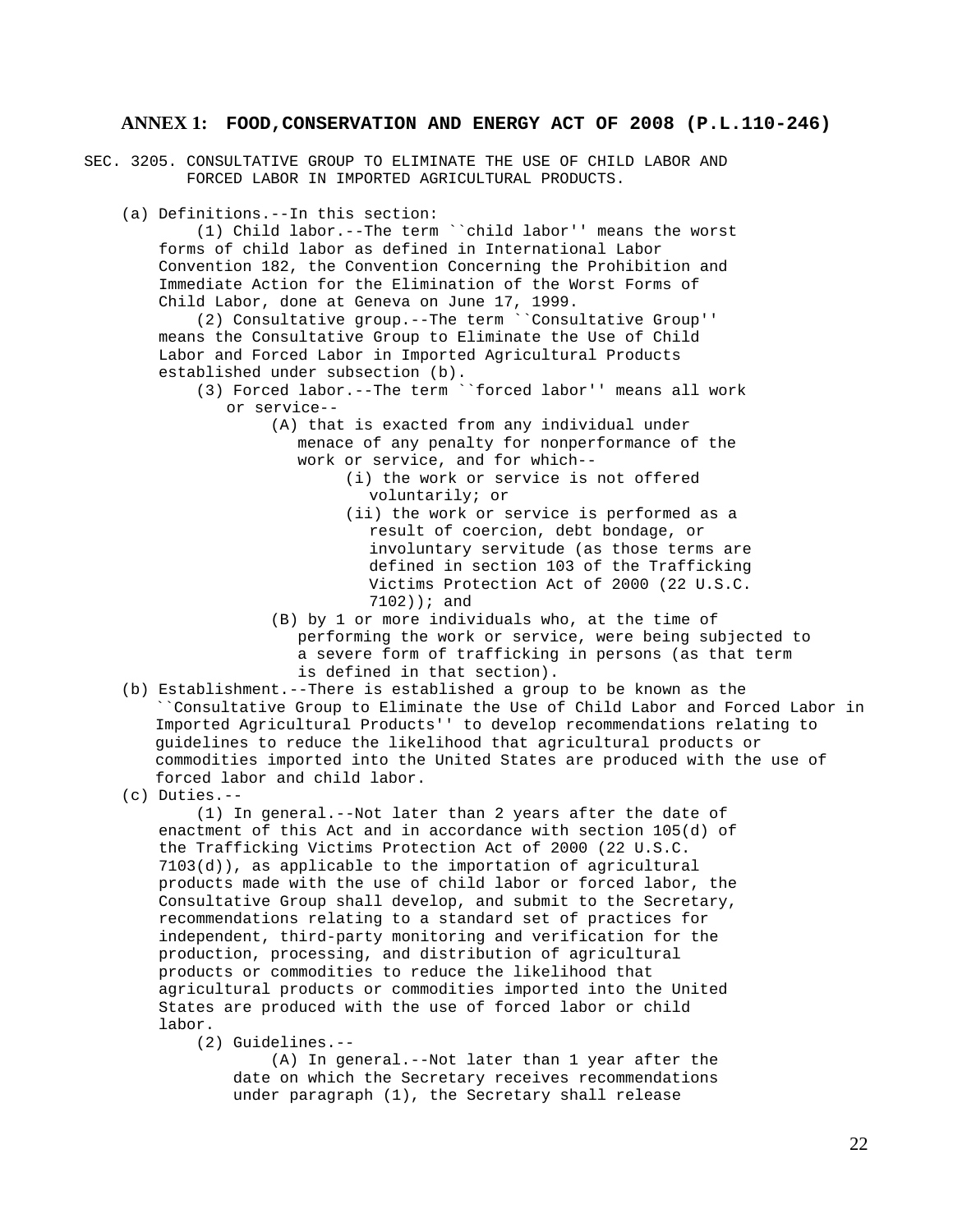guidelines for a voluntary initiative to enable entities to address issues raised by the Trafficking Victims Protection Act of 2000 (22 U.S.C. 7101 et seq.).

 (B) Requirements.--Guidelines released under subparagraph (A) shall be published in the Federal Register and made available for public comment for a period of 90 days.

- (d) Membership.--The Consultative Group shall be composed of not more than 13 individuals, of whom--
	- (1) 2 members shall represent the Department of Agriculture, as determined by the Secretary;
	- (2) 1 member shall be the Deputy Under Secretary for International Affairs of the Department of Labor;
	- (3) 1 member shall represent the Department of State, as determined by the Secretary of State;
	- (4) 3 members shall represent private agriculture-related enterprises, which may include retailers, food processors, importers, and producers, of whom at least 1 member shall be an importer, food processor, or retailer who utilizes independent, third-party supply chain monitoring for forced labor or child labor;
	- (5) 2 members shall represent institutions of higher education and research institutions, as determined appropriate by the Bureau of International Labor Affairs of the Department of Labor;
	- (6) 1 member shall represent an organization that provides independent, third-party certification services for labor standards for producers or importers of agricultural commodities or products; and
	- (7) 3 members shall represent organizations described in section  $501(c)(3)$  of the Internal Revenue Code of 1986 that have expertise on the issues of international child labor and do not possess a conflict of interest associated with establishment of the quidelines issued under subsection  $(c)(2)$ , as determined by the Bureau of International Labor Affairs of yhe Department of Labor, including representatives from consumer organizations and trade unions, if appropriate.
- (e) Chairperson.--A representative of the Department of Agriculture appointed under subsection  $(d)(1)$ , as determined by the Secretary, shall serve as the chairperson of the Consultative Group.
- (f) Requirements.--Not less than 4 times per year, the Consultative Group shall meet at the call of the Chairperson, after reasonable notice to all members, to develop recommendations described in subsection (c)(1).
- (g) Non applicability of FACA.--The Federal Advisory Committee Act (5 U.S.C. App.) shall not apply to the Consultative Group.
- (h) Annual Reports.--Not later than 1 year after the date of enactment of this Act, and annually thereafter through December 31, 2012, the Secretary shall submit to the Committees on Agriculture and Foreign Affairs of the House of Representatives and the Committee on Agriculture, Nutrition, and Forestry of the Senate a report describing the activities and recommendations of the Consultative Group.
- (i) Termination of Authority.--The Consultative Group shall terminate on December 31, 2012.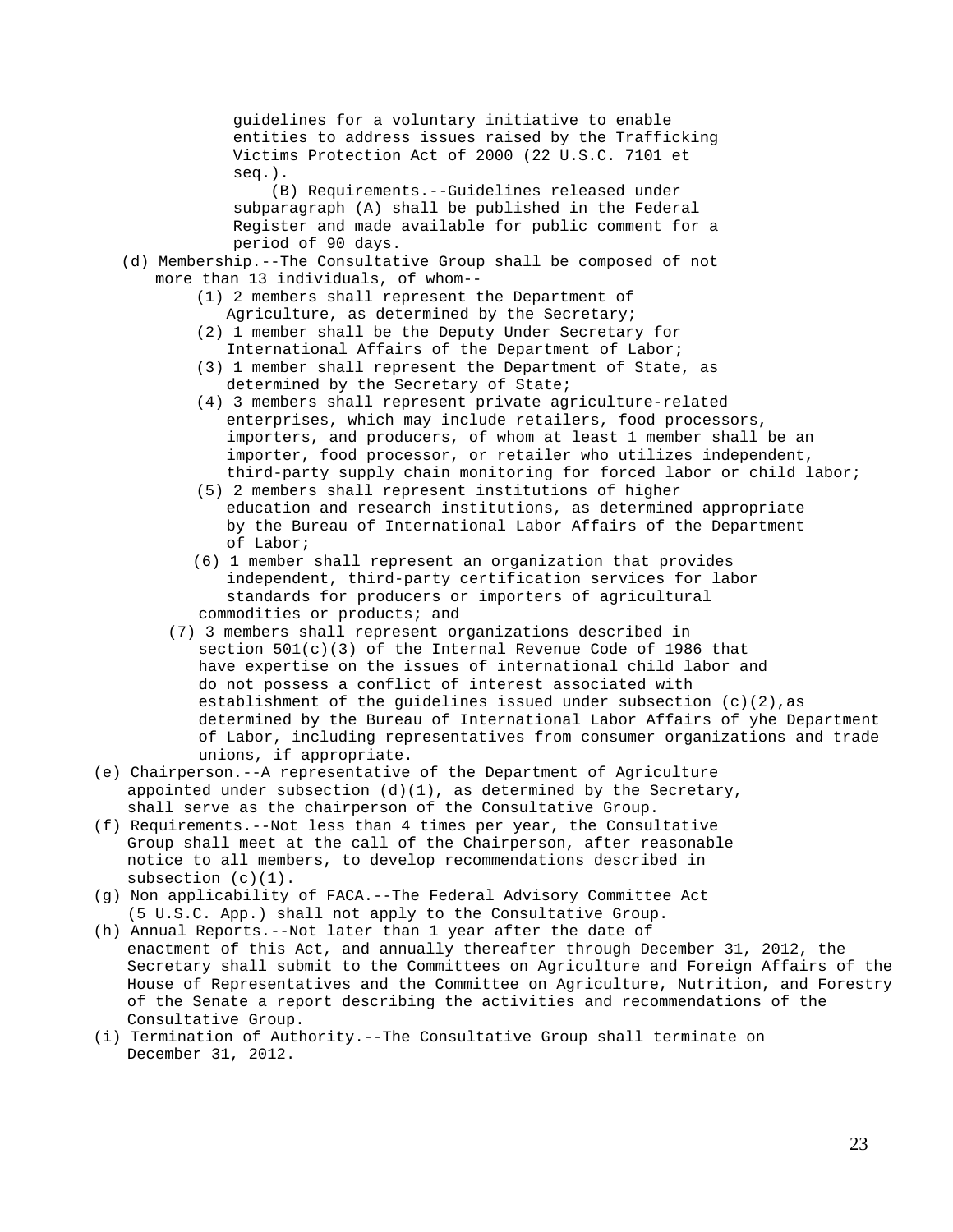#### **ANNEX 2:** *Federal Register* **notice, ["Consultative Group to Eliminate the Use of Child Labor and Forced](http://www.fas.usda.gov/info/fr/2010/031110ChildLabormeeting.asp)  [Labor in Imported Agricultural Products -](http://www.fas.usda.gov/info/fr/2010/031110ChildLabormeeting.asp) Notice of Public Meeting"**

**Federal Register** /Vol. 75, No. 47 /Thursday, March 11, 2010 /Notices **11512**

#### **DEPARTMENT OF AGRICULTURE Foreign Agricultural Service Consultative Group to Eliminate the Use of Child Labor and Forced Labor in Imported Agricultural Products.**

**AGENCY:** Foreign Agricultural Service, USDA.

**ACTION:** Notice of public meeting.

**SUMMARY:** Notice is hereby given that the U.S. Department of Agriculture (USDA) will be holding a public meeting of the Consultative Group to Eliminate the Use of Child Labor and Forced Labor in Imported Agricultural Products (Consultative Group) on March 29, 2010. The sole purpose of the meeting is to solicit input from the public regarding the Consultative Group's statutory mandate to develop recommendations relating to a standard set of practices for independent, thirdparty monitoring and verification for the production, processing, and distribution of agricultural products or commodities to reduce the likelihood that agricultural products or commodities imported into the United States are produced with the use of forced labor or child labor. The notice sets forth the process for requesting to appear at the meeting, and for submitting written statements. On June 18, 2008, the President signed into law the Food, Conservation, and Energy Act of 2008 (the Act), also known as the 2008 Farm Bill. The Act provides for the creation of the Consultative Group. **DATES:** *March 18, 2010*—Due date for submission of requests to make an oral statement at the public meeting. (See Requirement for Submissions and Meeting Procedures below.) *March 22, 2010*—Due date to notify intention to attend the public meeting without making a statement or to request special accommodations. *March 29, 2010*—Public meeting for the Consultative Group to Eliminate the Use of Child Labor and Forced Labor in Imported Agricultural Products, Room 104–A, Jamie L. Whitten Building, 12th and Jefferson Drive, SW., Washington, DC 20250, beginning at 9:30 a.m. *April 30, 2010*—Final date for submission of written statements.

**ADDRESSES:** You may make written

submissions by any of the following methods: by mail to the Office of Negotiations and Agreements, Foreign Agricultural Service, U.S. Department of Agriculture, Stop 1040, 1400 Independence Ave., SW., Washington, DC 20250; or by hand (including DHL, FedEx, UPS, etc.) to the Office of Negotiations and Agreements, Foreign Agricultural Service, U.S. Department of Agriculture, Room 4133–S, 1400 Independence Ave., SW., Washington, DC 20250; or by e-mail to: *Steffon.Brown@fas.usda.gov;* or by fax to (202) 720–0340.

#### **FOR FURTHER INFORMATION CONTACT:** The

Office of Negotiations and Agreements by phone on (202) 720–6219; by e-mail addressed to *Steffon.Brown@fas.usda.gov;* or by mail

addressed to the Office of Negotiations and Agreements, Foreign Agricultural Service, U.S. Department of Agriculture, Stop 1040, 1400 Independence Ave., SW., Washington, DC 20250.

**SUPPLEMENTARY INFORMATION:** In written submissions and statements to the Consultative Group as part of this public meeting, parties are asked to provide information or comment on the following issues: (a) Examples of identification, monitoring, verification, and/or certification systems, or other models, that have been successful in reducing child labor and/or forced labor in the global supply chains within the agricultural sector or other industries; (b) The roles and responsibilities that may be appropriate for the business sector and other stakeholders (governments, unions, nongovernmental organizations, and others) in establishing independent, third-party monitoring and verification systems for the production, processing, and distribution of agricultural products or commodities; (c) Other information that would be useful to the Consultative Group in meeting its mandate to develop recommendations relating to a standard set of practices for independent, thirdparty

monitoring and verification for the production, processing, and distribution of agricultural products or commodities to reduce the likelihood that agricultural

products or commodities imported into the United States are produced with the use of forced labor or child labor. Section 3205 of the Food, Conservation, and Energy Act of 2008 (Farm Bill, Pub. L. 110–246) created *the Consultative Group to Eliminate the Use of Child Labor and Forced Labor in Imported Agricultural Products* to develop recommendations relating to a standard set of practices for independent, third-party monitoring and verification for the production, processing, and distribution of agricultural products or commodities to reduce the likelihood that agricultural products or commodities imported into the United States are produced with the use of forced labor or child labor. Recommendations developed by the Consultative Group are to be submitted to the Secretary of Agriculture by June 18, 2010. By June 18, 2011, the Secretary is required to release guidelines for a voluntary initiative to enable entities to address issues raised by the Trafficking Victims Protection Act of 2000 (22 U.S.C. 7101 *et seq.*). The guidelines must be published in the **Federal Register** and made available for public comment for a period of 90 days. The Consultative Group will terminate on December 31, 2012. On September 23, 2009, Secretary of Agriculture Thomas J. Vilsack appointed 13 members to the Consultative Group. The group consists of both government and nongovernment members, including members from USDA; the U.S. Department of Labor; and the U.S. Department of State. Non-government members include three members from the agriculture-related private sector; two members from institutions of higher education and research; one member from an organization providing independent, third-party certification services for labor standards; and three members from non-profit organizations with expertise on international child labor and forced labor issues.

#### **Requirements for Submissions and Meeting Procedures**

Submissions in response to this notice must be made in English with any written submission not to exceed 30 single-spaced standard letter-size pages